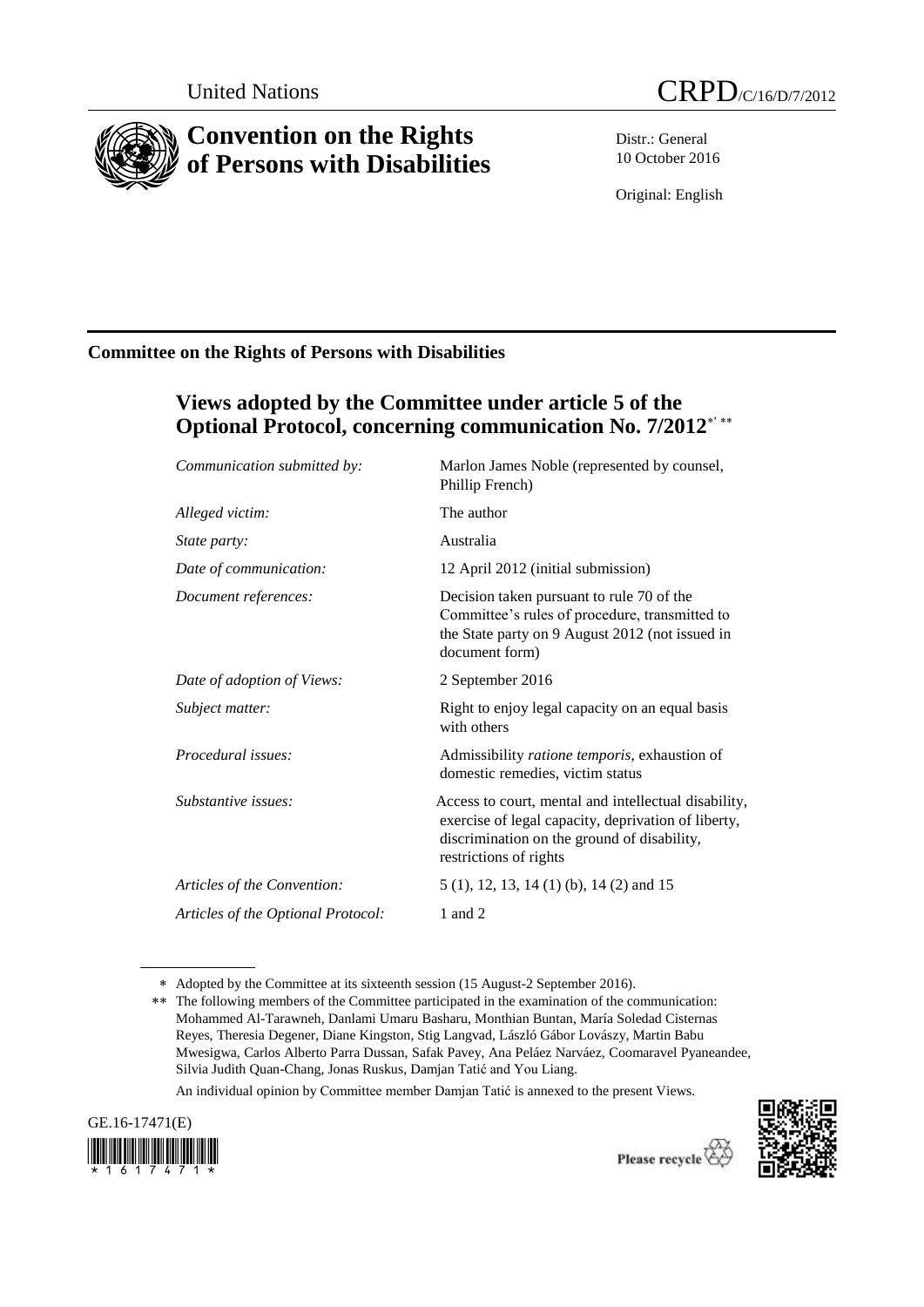1. The author of the communication is Marlon James Noble, an Aboriginal national of Australia, born on 11 February 1982. He has a mental and intellectual disability and claims to be a victim of violations by Australia of his rights under articles 5 (1), 12, 13, 14 (1) (b), 14 (2) and 15 of the Convention. The Optional Protocol entered into force for Australia on 19 September 2009. The author is represented by counsel, Phillip French.

### **A. Summary of the information and arguments submitted by the parties**

#### **Facts as submitted by the author**

2.1 In October 2001, when he was 19 years old, the author was charged with two counts of sexual penetration of a child under the age of 13 and three counts of indecently dealing with a child aged between 13 to 16, pursuant to sections 320 and 321 of the Western Australian Criminal Code of 1913. Those offences carried a maximum penalty of 20 and 7 years' imprisonment respectively. The author was arrested, taken into custody at Hakea Prison, a correctional centre operated by the Western Australian Department of Corrective Services, and refused bail.

2.2 In early 2002, the author appeared before the Court of Petty Sessions in Perth. He was remanded in custody for assessment of his intellectual impairment. On 18 July 2002, he appeared before the District Court of Western Australia on indictments for both charges. The prosecution put before the Court an expert report indicating that the author may be unfit to plead to the charges. The prosecutor viewed the report as inconclusive. The prosecution and the defence joined in an application to the Court for a further psychiatric assessment of the author to be conducted pursuant to section 12 of the Mentally Impaired Defendants Act of 1996. The prosecutor submitted to the Court that the assessment should be made under that section so that it could be conducted without the author's consent. The application was granted and after the hearing, the author was remanded in custody at Hakea Prison.

2.3 At a further hearing on 2 September 2002 before the District Court of Western Australia, the prosecutor advised the Court that the author had been assessed by a psychiatrist, but that only a preliminary report had been received. The prosecution therefore sought an adjournment, which was granted. The author was again remanded in custody at Hakea Prison. The author next appeared before the District Court on 25 October 2002, when the decision was taken to conduct a fitness to plead hearing on 24 January 2003. On that date, three psychiatrists' reports were presented: two concluded that the author was unfit to plead, and one recommended further assessment. The last report noted that the author appeared to understand the nature of the charges against him, and that he had expressed the intention to plead not guilty. While the prosecution and the defence did not formally concede that the author was not fit to plead, both advised the Court that such a finding was possible. The Court reserved its decision. In the meantime, the author was remanded in custody at Hakea prison.

2.4 The author appeared again before the District Court of Western Australia, around 7 March 2003. He submits that all court records of that appearance were lost or destroyed.<sup>1</sup> The Court found that the author was unfit to plead and was made subject to a custody order pursuant to sections 16 and 19 of the Mentally Impaired Defendants Act. The author did not therefore have the opportunity to plead not guilty, and the Court made no finding of guilt. Responsibility for oversight of the author's custody order was vested in the Mentally Impaired Defendants Review Board, which determined that the author was to be detained in

<sup>&</sup>lt;sup>1</sup> Counsel submits that he was advised of the above by the Registrar's office, District Court of Western Australia on 15 March 2013.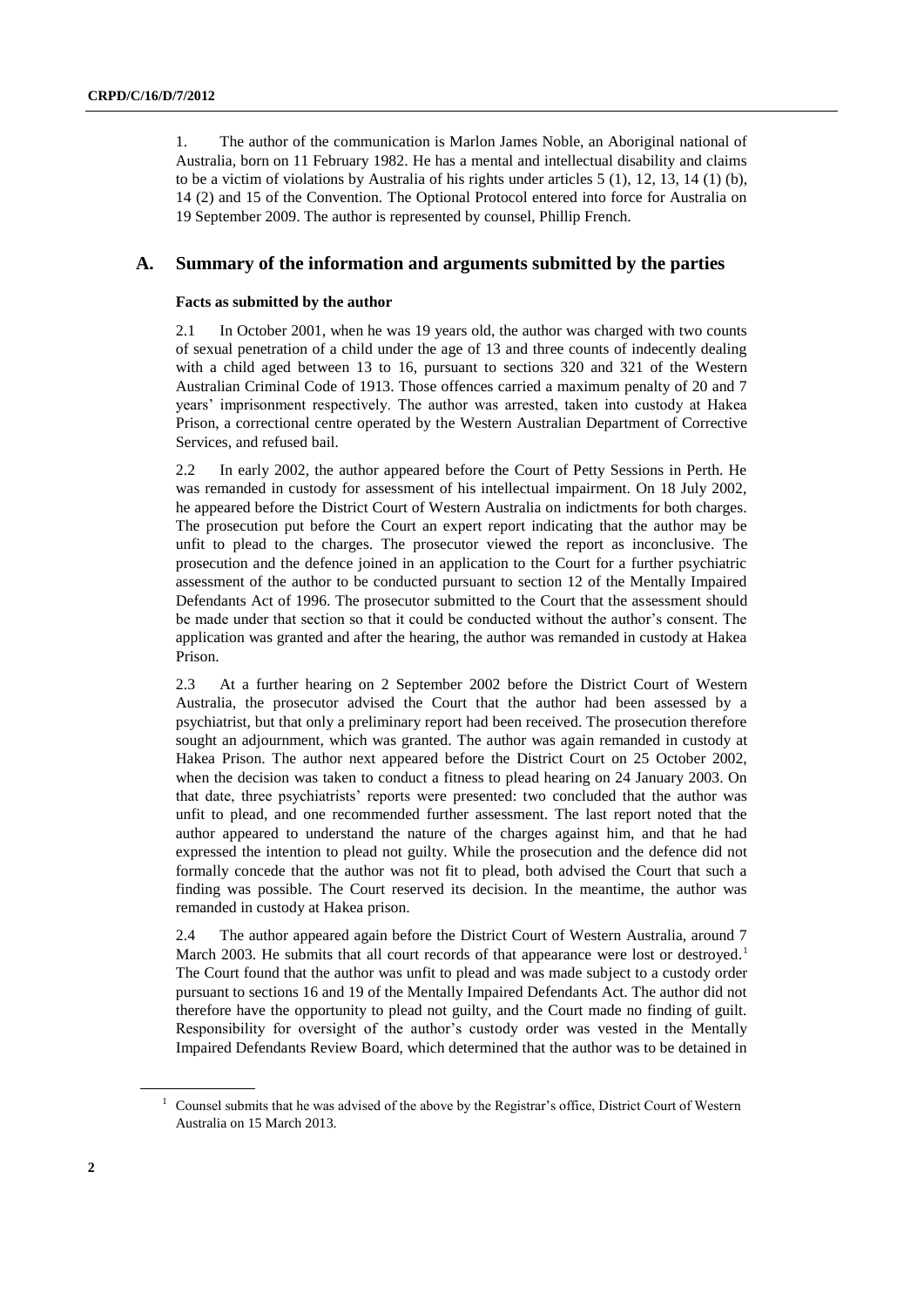custody at Greenough Regional Prison.<sup>2</sup> He remained there from March 2003 to 10 January 2012, when he was released on a conditional release order. Taking into account the 17 months he served on remand, the author was detained together with convicted detainees for 10 years and 3 months. Although the maximum period of imprisonment for the offences with which he was originally charged was 20 years and 7 years respectively, the author argues that under the general procedure, he would probably have been sentenced to a term of imprisonment not exceeding 2 to 3 years.<sup>3</sup> Additionally, the time he served in custody prior to sentencing would have been taken into account in the calculation of his time in prison.

2.5 In 2009, the Review Board permitted the author overnight stays outside prison, subject to full supervision. On 3 September 2010, when the author returned from one such leave, the prison authorities required him to undertake a urine drug screening test. The initial screen was reported as positive for amphetamine. However, a later gas chromatograph and mass spectrometry test certified that no illicit drugs were detected. Despite the contradictory results, the author was charged on 7 October 2010 with using an illicit drug, and his home leave was suspended. The incident was subject to an independent inquiry, conducted on behalf of the Premier of Western Australia. As a result, the author's home leave was reinstated, but he received no apology or compensation.<sup>4</sup>

2.6 On 20 June 2010, a forensic psychologist undertook a further assessment of the author's intellectual functioning. He concluded that the author was capable of standing trial on the condition that he had access to appropriate assistance. The author's legal representative therefore sought orders from the District Court of Western Australia to the effect that the author was fit to plead, and that within 42 days, an indictment or a discontinuance be presented by the prosecution for the offences with which the author had originally been charged. The hearing took place on 20 September 2010. The Western Australian Director of Public Prosecutions advised the Court that he did not intend to proceed with any further prosecution of the author because: (a) the substantial time he had already spent in custody far exceeded any reasonable term of imprisonment should he be convicted of all charges; and (b) there were very limited prospects of securing a conviction on the charges because of the low quality of the evidence available. The author's legal representative pressed his application for an order that the author was fit to plead. On 5 November 2010, the Court dismissed the application on the basis that it did not have jurisdiction. Formal reasons for the decision were published by the Court, but they have allegedly been lost or destroyed.<sup>5</sup>

2.7 On 22 November 2011, the Review Board recommended to the Western Australian Attorney-General that the author be conditionally released into an accommodation support service. The Western Australian Governor adopted the recommendation of the Board and on 10 January 2012 the author was released from custody subject to 10 conditions.<sup>6</sup>

<sup>2</sup> A correctional centre administered by the Western Australian Department of Corrective Services.

<sup>3</sup> The author refers to a report of the Western Australian Department of the Attorney General, Court Services Statistics: Adult Court Records, 2003, according to which, in 2003, the median sentence imposed upon conviction in the category of offence with which he was charged was 24 months, the average sentence being 30 months.

<sup>4</sup> A copy of the inquiry report dated 7 June 2011 was provided.

<sup>5</sup> Counsel submits that he was advised of the above by the Registrar's office, District Court of Western Australia on 15 March 2012.

<sup>6</sup> The conditions were: (a) to engage in programmes as directed by the supervising officer; (b) not to be in possession of or use any illicit substance including cannabis; (c) not to consume alcohol; (d) to undergo regular and random testing for all illicit substances and alcohol as directed by the supervising officer; (e) not to have any direct or indirect contact with the alleged victims; (f) not to have any contact with any female children under the age of 16 years unless supervised by an adult previously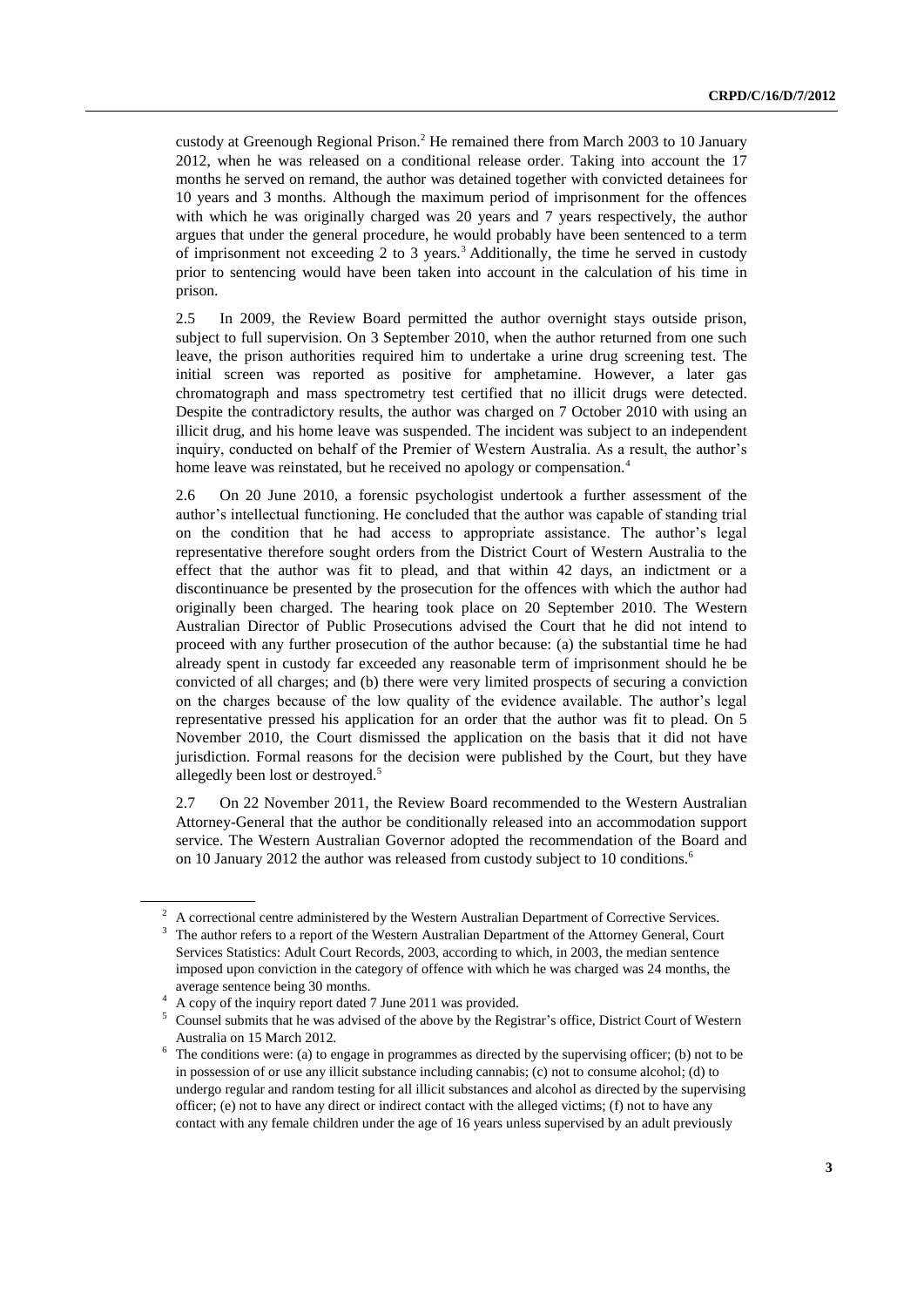2.8 The author submits that his communication relates to facts that continued after the entry into force of the Optional Protocol for the State party. In particular, he remained subject to civil detention; he was incarcerated in Greenough Regional Prison from 19 September 2009 to 10 January 2012; and since 10 January 2012, he has been subject to civil detention in the community. He is also still deprived of the opportunity to enter a plea of not guilty and to test the evidence that was presented against him, and is therefore still presumed guilty.

2.9 The author contends that he has exhausted all available and effective domestic remedies. In March 2003, the District Court of Western Australia determined that he was unfit to plead to the charges against him. In August 2010, the author applied to the Court to enter a plea of not guilty, but the Court determined that it did not have jurisdiction to deal with that application. In September 2010, the Western Australian Director of Public Prosecutions determined that he would not instigate further prosecution against the author, who can therefore not bring his case before any other court. The Review Board periodically conducted reviews of the author's case and could have recommended that the Governor of Western Australia release him unconditionally. It did not do so, despite the evidence that the author has been subjected to a gross miscarriage of justice. The author contends that the High Court has determined that the Australian legislation providing for preventive detention under the Mentally Impaired Defendants Act is constitutionally valid.<sup>7</sup> A claim that the Act is constitutionally invalid therefore has no chance of success before national jurisdictions.

#### **The complaint**

3.1 The author submits that the State party violated his rights under articles 5 (1), 12, 13, 14 (1) (b), 14 (2) and 15 of the Convention.

3.2 The author submits that the Mentally Impaired Defendants Act constitutes a discriminatory status-based law in violation of article 5 (1) of the Convention. He considers that once a person is found unfit to plead, and if the presiding judicial officer is satisfied that the accused person will not become mentally fit to stand trial within six months of that finding, the judge must make an order either quashing the indictment or dismissing the charge without deciding the defendant's guilt. The judge then has the possibility to release the defendant or, as in the author's case, to make a custody order in his or her respect. The decision to make a custody order will be taken having regard to the following factors: (a) the strength of the evidence against the defendant; (b) the nature of the alleged offence and the alleged circumstances of its commission; (c) the defendant's character, antecedents, age, health and mental condition; and (d) the public interest.<sup>8</sup> No limits exist as to the duration of the custody order,<sup>9</sup> and once declared unfit to plead, the defendant has no possibility of exercising his or her legal capacity before the courts. He or she is therefore prevented from pleading not guilty and from testing the evidence against him or her. Persons who do not have cognitive impairments are protected from such treatment.

3.3 The author submits that he has continued to be dealt with as "unfit to plead", in violation of his right to enjoy legal capacity on an equal basis with others. He also submits that he continues to be deprived of the reasonable accommodation he requires to exercise

approved by the supervising officer; (g) any overnight stays away from the primary residence must be pre-approved by the Mentally Impaired Defendants Review Board; (h) not to change address without the prior approval of the Mentally Impaired Defendants Review Board; (i) to submit to breath testing as requested by the police; and (j) not to enter licensed premises.

<sup>7</sup> The author refers to *Fardon v. Attorney General* (Queensland) (2004) 210 ALR 50.

<sup>8</sup> See Criminal Law (Mentally Impaired Defendants) Act 1996 (Western Australia), sect. 19 (5).

 $9$  Ibid., sect. 19.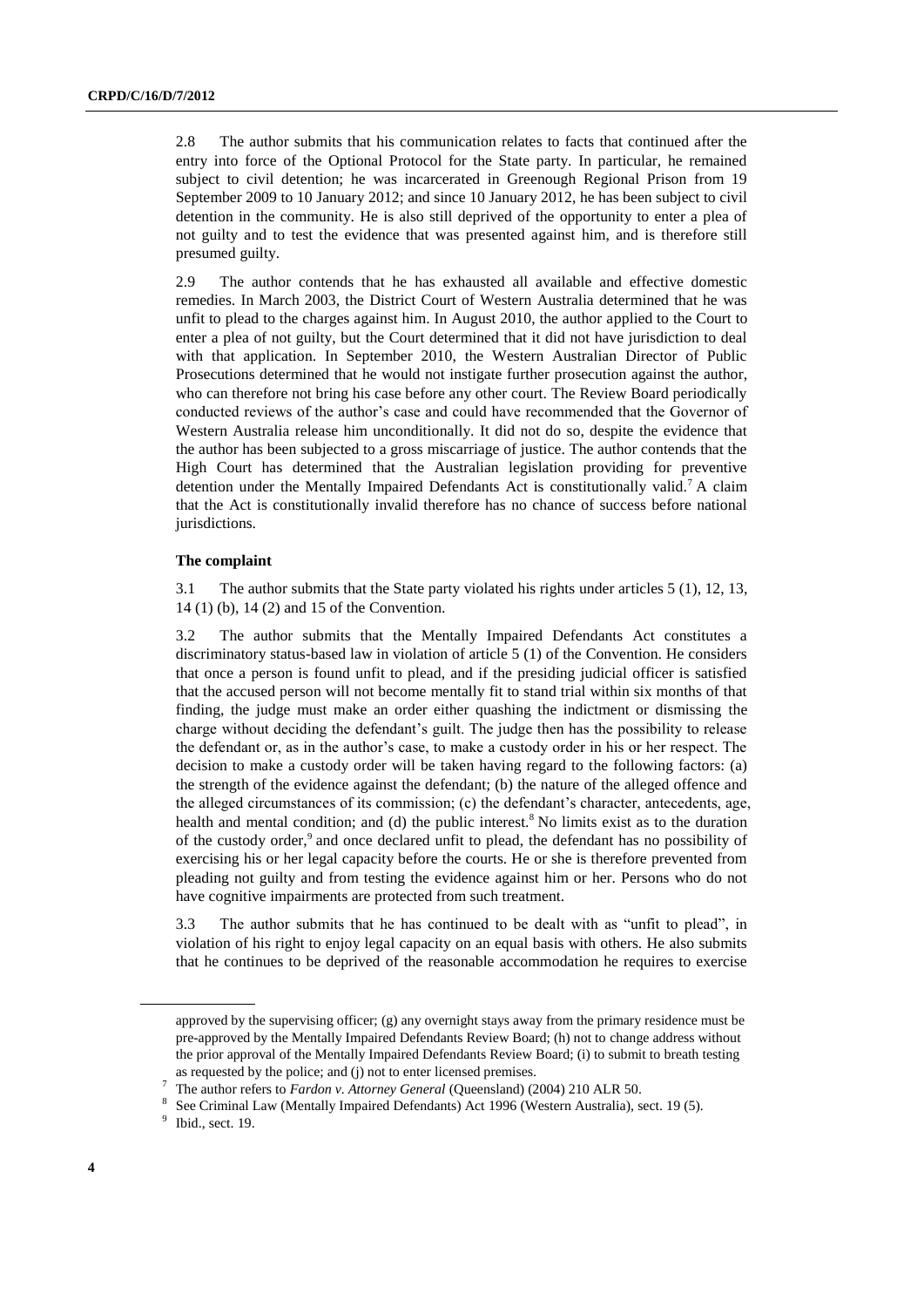his legal capacity, to effectively enter a plea of not guilty and to have the evidence against him tested, in violation of articles 12 (3) and 13 (1) of the Convention.

3.4 He further submits that he has been deprived of his liberty pursuant to the Mentally Impaired Defendants Act, while in view of the state of the evidence in his case, it is unlikely that he would have been convicted for the offences with which he was charged. Had he been convicted, he would probably have been released from prison within 3 years. Instead, he was imprisoned together with convicted criminals for more than 10 years, and now remains subject to very restrictive civil detention in the community. The author concludes that he has been deprived of his liberty on the basis of his disability, and that this situation amounts to a violation of article 14 (1) (b) of the Convention.

3.5 The author submits that he remains deprived of his liberty, but has not been convicted for any offence, in violation of article 14 (2) of the Convention.

3.6 He alleges that while he was in prison, he was at significant risk of harm from other prisoners, and that he now remains subjected to conditions that impose unjustifiable restrictions on his liberty, in violation of his rights under articles 14 (2) and 15 of the Convention.

#### **State party's observations on admissibility and the merits**

4.1 On 4 April 2014, the State party submitted its observations on admissibility and the merits of the communication. It considers that under article 2 (f) of the Optional Protocol, the temporal mandate of the Committee is applicable only in respect of events that occurred on or after 19 September 2009, when the Optional Protocol entered into force for Australia.<sup>10</sup> It therefore considers that events that occurred prior to 19 September 2009 are referred to by way of background information only.

4.2 The State party accepts the facts as stated by the author. Nonetheless, it reports that copies of the transcripts of the 2003 proceedings have been retained by the Western Australian Department of Corrective Services.<sup>11</sup>

4.3 The State party reports that the author was declared unfit to stand trial on 7 March 2003 by the District Court of Western Australia, pursuant to section 9 of the Mentally Impaired Defendants Act. On 11 March 2003, the Court decided to make a custody order under section 19 of the Act, resulting in the transfer of the author to prison, under the supervision of the Review Board. No formal written reasons for those decisions were published, but the transcripts reveal that neither decision was made lightly. The judge stated that the author met "practically all of the criteria" of section 9 of the Mentally Impaired Defendants Act, namely that he is unable to understand: (a) the nature of the charge; (b) the requirement to plead to the charge or the effect of the plea; (c) the purpose of a trial; or (d) the right to challenge jurors. He is also unable to follow the course of the trial and to understand the substantial effect of evidence presented by the prosecution in the trial, or to properly defend the charge.

4.4 Having reached that conclusion, the Court had to quash the indictment and determine whether a custody order should be made. The District Court heard detailed arguments from the Crown and from the author's legal representative. The judge noted certain discrepancies in accounts from the complainants and other witnesses. Nonetheless, he concluded that such inconsistencies are not unusual in child sexual abuse cases, and that

<sup>&</sup>lt;sup>10</sup> The State party refers to the Committee's jurisprudence in communication No. 6/2011, *McAlpine v*. *United Kingdom of Great Britain and Northern Ireland*, Views adopted on 28 September 2012, para. 6.4.

 $11$  The State party provided the Committee and the author's counsel with a copy of the documents.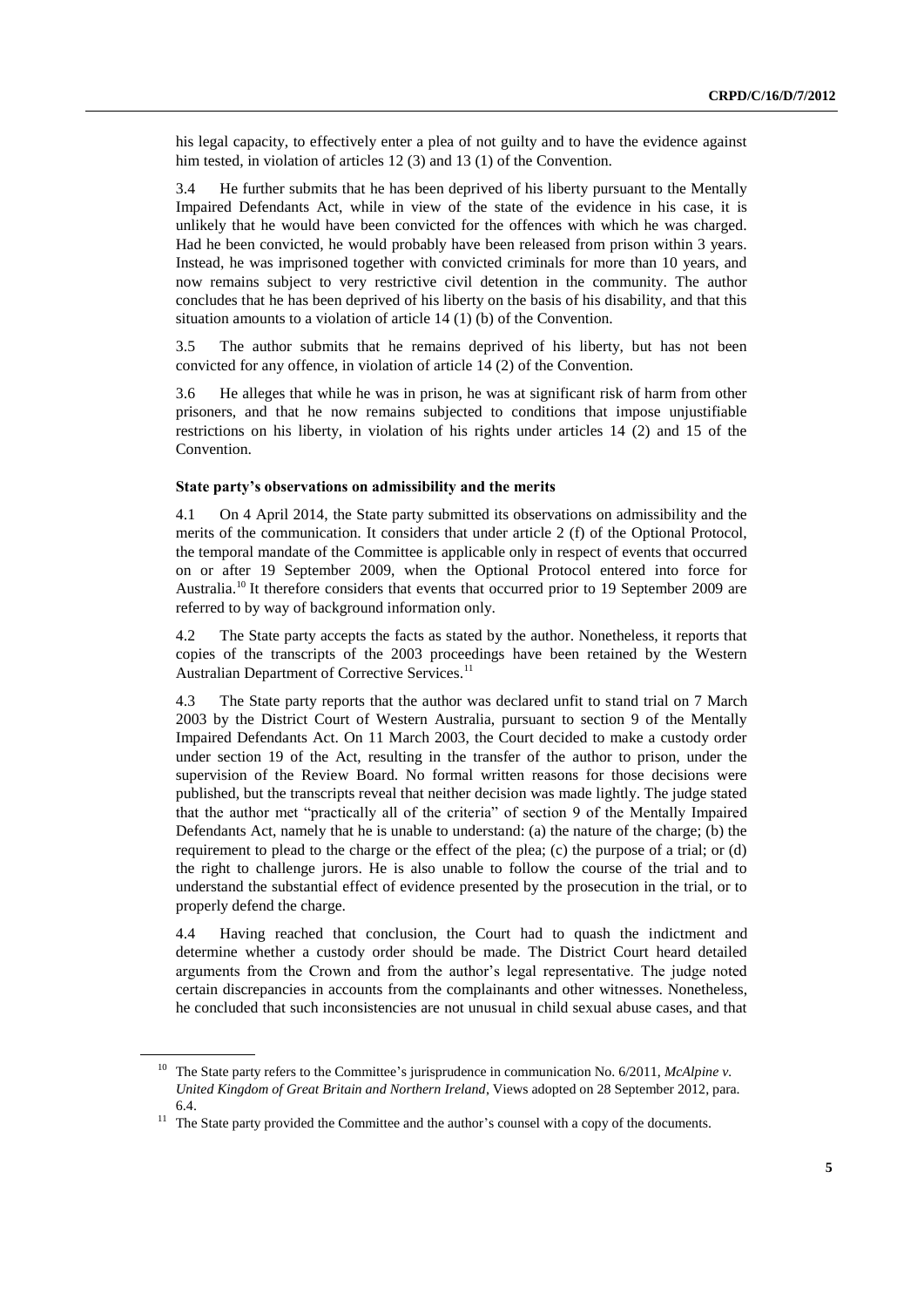the evidence disclosed a prima facie case.<sup>12</sup> The judge observed that all the alleged offences involved young children and were serious. He regarded the author's case as a matter of concern, given the expert psychiatric evidence reflecting the fact that the author lacked the ability to control his impulses.<sup>13</sup> The judge noted that the author had a record of numerous criminal convictions for offences that had become gradually more serious.<sup>14</sup> He described the author's situation in his home town as "chaotic" and highlighted the fact that the previous attempts by government agencies to provide management and care for the author had failed.<sup>15</sup>

4.5 In that context, the judge acknowledged that an assessment of the public interest was a difficult task, especially since in the absence of "declared places"<sup>16</sup> under the Mentally Impaired Defendants Act, the only options were to release the author or imprison him. The judge considered that the public interest had to be determined by the seriousness of the alleged offences and the level of risk that the type of alleged behaviour would reoccur.<sup>17</sup> The judge concluded that public safety must be put first, notwithstanding his "deep concern" that prison was not the appropriate environment for the author. <sup>18</sup> He made a custody order, following which the indictment was quashed, meaning that the charges against the author were dismissed.

4.6 The author was initially remanded in custody at Hakea Prison on 18 February 2003. He was transferred to Greenough Regional Prison on 26 May 2003, "closer to his support networks and to enhance his relationship and cultural links with the Aboriginal community in the region". He remained there until his release on 10 January 2012, with the exception of two short placements at Casuarina Prison to facilitate his participation in prison programmes.

4.7 The State party recalls that in 2010, the author unsuccessfully sought orders from the District Court that he was fit to plead. After an initial directions hearing on 20 September 2010, the author's application was examined on 4 November 2010.

4.8 The orders sought by the author turned on the question of how the Court's powers under the Mentally Impaired Defendants Act should be construed once a defendant was made subject to a custody order. The argumentation presented required the Court to find that the author was still "committed" to the Court despite the indictments against him being quashed.<sup>19</sup> In a written decision dated 5 November 2010, the judge concluded that the Court did not have the jurisdiction to make the orders because the author was not a person committed to the Court on a charge.

4.9 The State party reports that the Review Board has a statutory obligation to report to the Western Australian Attorney General about an accused in custody pursuant to the Mentally Impaired Defendants Act within eight weeks of the establishment of a custody order. It must also do so on written request from the Attorney General and, in any case,

<sup>12</sup> See *The Queen v. Marlon James Noble* (1261 of 2002), transcript of proceedings before District Court Judge Nisbet at the District Court of Western Australia, 7 March 2003, pp. 37-38.

<sup>13</sup> Ibid., p. 38.

<sup>14</sup> Ibid., pp. 32 and 38.

<sup>&</sup>lt;sup>15</sup> Ibid., p. 39.

<sup>16</sup> A "declared place" is a dedicated facility for the detention of persons under the Mentally Impaired Defendants Act in a manner appropriate to their needs and circumstances.

<sup>17</sup> See *The Queen v. Marlon James Noble* (1261 of 2002), pp. 39-40.

<sup>18</sup> Ibid., p. 40.

<sup>&</sup>lt;sup>19</sup> An accused is "committed" to a court following a hearing at which a judge determines that there is sufficient evidence for the person to proceed to trial.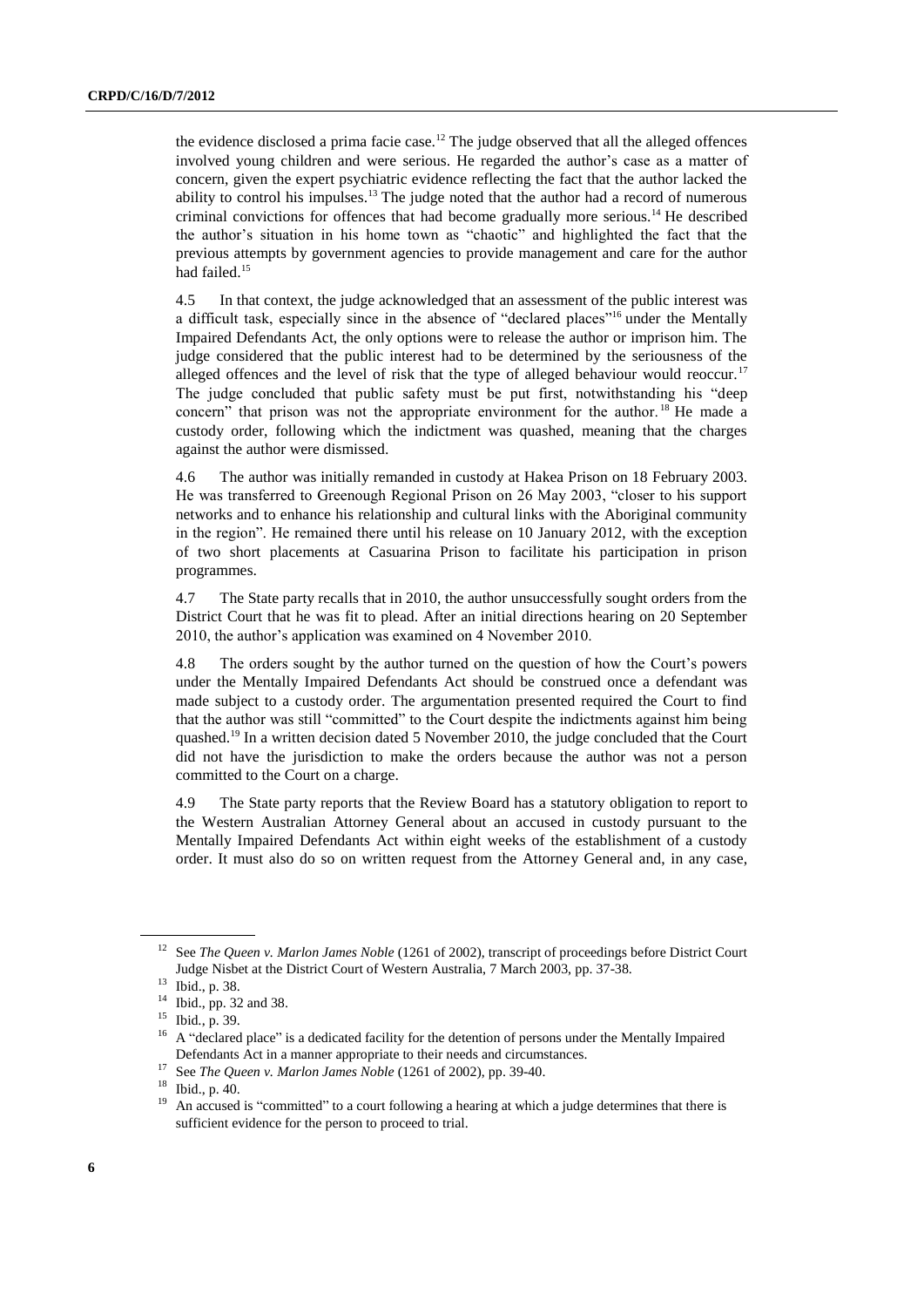annually.<sup>20</sup> When reporting to the Attorney General, the Review Board must recommend whether an accused should be released.<sup>21</sup>

4.10 Statutory reviews and reports into the author's case were undertaken on eight  $occasions during his detection.<sup>22</sup> Interim reviews were conducted, relying on expert medical$ reports that all outline reasons to recommend against the author's release, including his vulnerability, the risk to the community and the lack of available support services. The reports recommended a gradual release programme for the author.

4.11 The medical reports state that the author resided in Greenough Regional Prison largely without incident and engaged in a variety of education and training programmes. However, several clinical psychologists' reports expressed ongoing concern about the author's "eagerness to please" leaving him "potentially vulnerable to coercion in the presence of negative peer influences<sup>"23</sup> and "to manipulation and exploitation".<sup>24</sup> That conclusion prompted concern among medical experts that "the author's intellectual disability is such that he will need continual 24-hour care and support while in the community."<sup>25</sup> The reports also expressed concern about the author's "impulsive and opportunistic"<sup>26</sup> behaviour and his "aggressive, unpredictable outbursts".<sup>27</sup>

4.12 Several medical experts concluded that, if released, the author would be at a high risk of committing an offence.<sup>28</sup> The Review Board suggested that "the gradual extension of the author's home leave is also considered an essential aspect of his rehabilitation as it avoids placing him under too much stress".<sup>29</sup> However, the Board considered that it could not recommend his immediate conditional release because of the limited availability of trained supervisors and carers to support him. $30$ 

4.13 The author was released on 10 January 2012, subject to 10 conditions. Since the formal submission of the communication in July 2012, the author's case has been reviewed three times. On 11 January 2013, the Review Board conducted a progress review. It recommended that there be a relaxation of the author's conditions to allow him to visit cafes and restaurants, which was accepted by the Governor in Executive Council. An overnight absence from his primary residence was also approved. On 23 April 2013, the author's annual statutory review took place. The Review Board recommended that the condition requiring the author to attend all programmes mandated by his supervising officer be removed, and that he be permitted overnight stays away from his primary residence if supported by a carer, without the need for the Review Board's pre-approval. The Governor endorsed the recommendations in July 2013. On 14 January 2014, another statutory review took place. No changes were made.

4.14 As regards the author's allegations under article 14 (2) of the Convention, the State party considers that since his release into the community, he is no longer in detention. To

<sup>20</sup> See Criminal Law (Mentally Impaired Defendants) Act 1996 (Western Australia), sect. 33 (2).

<sup>&</sup>lt;sup>21</sup> The decision is taken in consideration of the factors set out in sect. 33 (3) of the Criminal Law (Mentally Impaired Defendants) Act 1996 (Western Australia).

<sup>&</sup>lt;sup>22</sup> Reports on the author's case were provided on 22 May 2003, 20 August 2004, 19 August 2005, 16 January 2007, 16 April 2008, 15 March 2010, 12 May 2011 and in December 2011.

<sup>23</sup> See Mentally Impaired Defendants Review Board Western Australia, *Report to the Attorney General: Marlon James Noble*, December 2011, p. 9.

<sup>24</sup> Ibid., p. 10.

<sup>&</sup>lt;sup>25</sup> Ibid., May 2011.

<sup>26</sup> Ibid., *Sixth Statutory Report*, 15 March 2010, p. 7.

<sup>&</sup>lt;sup>27</sup> *Sixth Statutory Report*, p. 6 (quoting a 2003 report).<br><sup>28</sup> See Montelly Impaired Defendants Beview Board W

<sup>28</sup> See Mentally Impaired Defendants Review Board Western Australia, *First Statutory Report: Marlon James Noble*, 22 May 2003, p. 2.

<sup>29</sup> *Sixth Statutory Report*, p. 6.

<sup>30</sup> Ibid., December 2011, p. 23; ibid., May 2011, p. 11.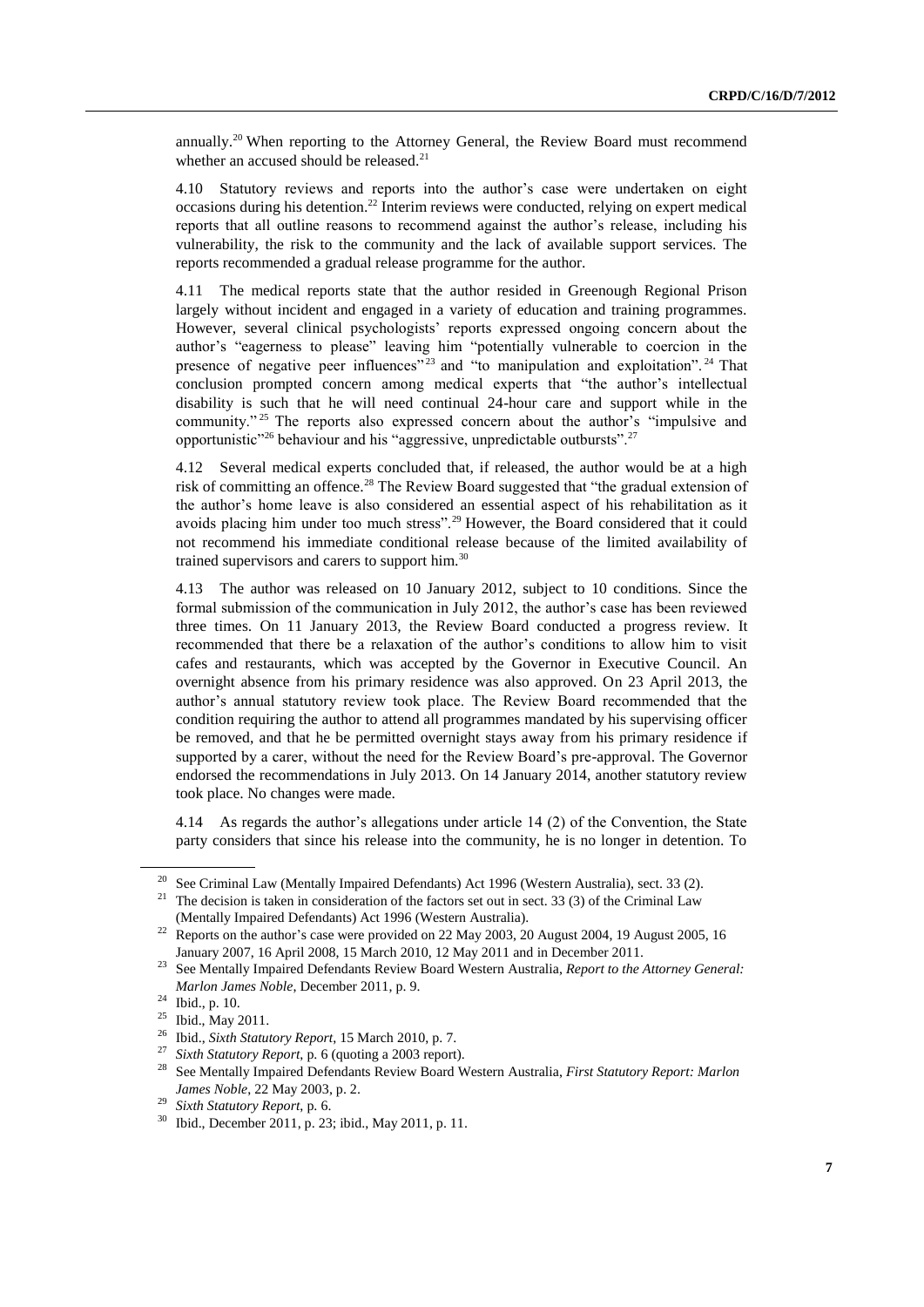the extent that the author's claim relates to his circumstances prior to his release in January 2012, the State party submits that the claim is inadmissible for failure to exhaust domestic remedies. The author's detention was mandated by decision of the Governor in Executive Council, acting on recommendations of the Review Board, under the Mentally Impaired Defendants Act. The decisions of the Review Board are subject to judicial review, by application to the Supreme Court of Western Australia. Decisions of similar statutory bodies have been challenged under Western Australian law to determine whether they were taken according to law. Since guarantees relating to article 14 (2) are directed exclusively to the lawfulness of detention as a matter of domestic law, judicial review of the author's detention would have been an effective remedy. The possibility of an application for judicial review of the Review Board's decisions in relation to the author was specifically discussed during the 2010 District Court proceedings. The author's legal representative responded that an application for judicial review was being prepared, but that the author preferred to have the issue of his fitness to plead dealt with by a court. The State party is not aware that any such application has been lodged, and the author therefore failed to exhaust available domestic remedies. It submits that no breach of article 14 (2) arises because at all times during the author's detention, he was entitled to bring an application for judicial review, seeking to determine the lawfulness of his detention on the basis of the Review Board's recommendations.

4.15 The State party considers that the author's allegations relating to access to justice are inadmissible because they lack substantiation and are without merits. No civil or criminal proceedings are under way against the author. He is not charged with any offences because the indictment against him was quashed "without deciding the guilt or otherwise of the accused". He is therefore not presumed guilty, and there are no witnesses to examine, or evidence to test, since no criminal charges remain against him.

4.16 The State party considers that the author's allegations in relation to his treatment in prison are inadmissible or lack merit because the author makes a general assertion that he was at risk of harm, without specific claims. The records of the Western Australian Department of Corrective Services indicate that there were two minor altercations between the author and other prisoners on 7 October 2005 and 21 September 2007. Both incidents were successfully mediated and neither resulted in serious injury to the author. Prison authorities also identified that the author required additional support and monitoring on account of his status as an Aboriginal person with an intellectual disability. He was accordingly managed under the Support and Monitoring System, and participated in the Prisoner Risk Assessment Group. As a Disability Services client, the author was also placed on the Total Offender Management System and received one-on-one counselling. He also had culturally specific counselling and completed a cognitive skills intervention and an intellectual disability programme in 2003 and 2004.

4.17 As to the author's allegations under article 14 (2) of the Convention, the State party submits that he is not an "accused" person and therefore the obligation of separation from convicted persons does not arise. In the alternative, the State party submits that it has fulfilled the obligation of separation to the extent required, taking into account its reservation to article 10 (2) of the International Covenant on Civil and Political Rights, which provides that the principle of segregation is accepted as an objective to be achieved progressively.

4.18 The State party does not contest the admissibility of the author's allegation relating to his wrongful conviction of a prison offence. When the error was discovered, the author's home leave was immediately reinstated and upgraded, allowing two 48-hour overnight stays a week. The conviction was also administratively set aside. Following the incident, the Special Counsel to the Premier conducted an independent inquiry and acknowledged that the author's conviction was wrongful. The Western Australian Department of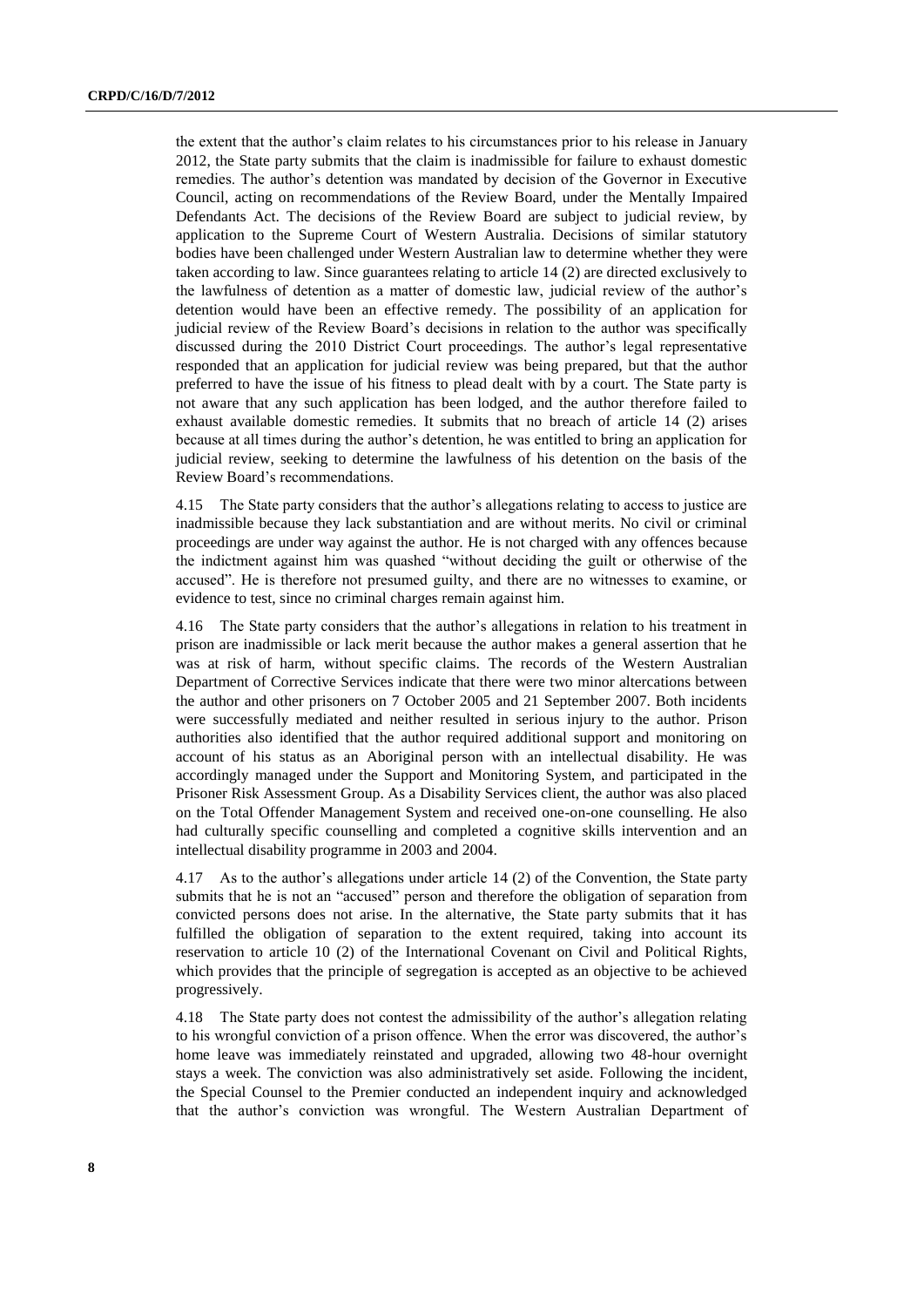Corrective Services also conducted an internal review and made seven recommendations to modify the testing procedures for prison offences. Six of the recommendations are being implemented, and training programmes on prison offence prosecutions have been developed. The State party acknowledges that the error clearly caused the author frustration and distress, but it considers that it does not amount to degrading treatment and punishment.

4.19 The State party considers that the author's allegations that the conditions imposed on his release amount to arbitrary detention or degrading treatment are inadmissible, because the author is no longer detained, and he has failed to exhaust domestic remedies that could result in an alteration of the conditions to which he objects. In the alternative, Australia submits that the allegations lack merit, as the conditions imposed on the author are reasonable and appropriate to permit his reintegration, while protecting the safety of the community.

4.20 Regarding the author's allegation that the Mentally Impaired Defendants Act violates article 5 of the Convention, the State party submits that the Act does not treat persons any differently because of their disabilities, but provides for the differential treatment of people found "unfit to stand trial". The State party acknowledges that the Act is likely to disproportionately affect those who may meet those criteria for reasons associated with a disability. However, it considers that such differential treatment is legitimate, as endorsed by many United Nations treaty bodies, $31$  and that article 5 of the Convention should be interpreted in accordance with that approach.

4.21 The State party submits that the Act also aims at protecting the community.<sup>32</sup> Legislation providing for specific procedures, including custody orders for those who are found unfit to plead, is a standard feature of other jurisdictions in Australia<sup>33</sup> and abroad.<sup>34</sup> Once an individual has been made subject to a custody order pursuant to the Act, periodic reviews are conducted by the Review Board.<sup>35</sup> Detailed reports are prepared by a senior advisory officer, including a recommendation as to whether the person should be released.<sup>36</sup>

4.22 The Act also provides safeguards to ensure that decisions are made by an independent and well-informed judicial body; that an accused person who is found unfit to stand trial can still be released at the court's discretion; and that decisions under the Act can be appealed. The framework therefore provides a reasonable and proportionate method to

<sup>&</sup>lt;sup>31</sup> The State party refers to the jurisprudence of the Human Rights Committee in communication No. 983/2000, *Love et al. v. Australia*, Views adopted on 25 March 2003, para. 8.2. It also refers to the Committee on Economic, Social and Cultural Rights, general comment No. 20 (2009) on nondiscrimination in economic, social and cultural rights, para. 13; Committee on the Elimination of Racial Discrimination, general recommendations No. 32 (2009) on the meaning and scope of special measures in the Convention, para. 8, No. 14 (1993) on article 1 (1) of the Convention, para. 2, and No. 30 (2005) on discrimination against non-citizens, para. 4, and the concluding observations of the Committee concerning the thirteenth and fourteenth periodic reports of Australia (CERD/C/AUS/CO/14), para. 24; Committee on the Rights of the Child, general comment No. 5 (2003) on general measures of implementation of the Convention, para. 12; Committee on the Elimination of Discrimination against Women, communication No. 12/2007, *G.D. and S.F. v. France*, decision of inadmissibility adopted on 4 August 2009, para. 12.15.

<sup>32</sup> See Lord Bingham Chief Justice in *R. v. Antoine* (1999), p. 227. See also the speech of Lord Bingham in *R. v. H. and SSHD* (2003) in Peter Bartlett and Ralph Sandland, *Mental Health Law: Policy and Practice* (Oxford, Oxford University Press, 2007).

<sup>33</sup> See Crimes (Mental Impairment and Unfitness to be Tried) Act 1997 (Victoria), sect. 26 (2), Criminal Law Consolidation Act 1935 (South Australia), sect. 269O, and Criminal Code Act 1983 (Northern Territory), sect. 43ZA.

<sup>&</sup>lt;sup>34</sup> The State party refers to the Criminal Procedure (Insanity and Unfitness to Plead) Act 1991 of the United Kingdom, sect. 3 (2) and schedule 2.

<sup>35</sup> Ibid., pp. 4 and 7.

<sup>36</sup> Ibid*.,* sects. 33 (3) and (5).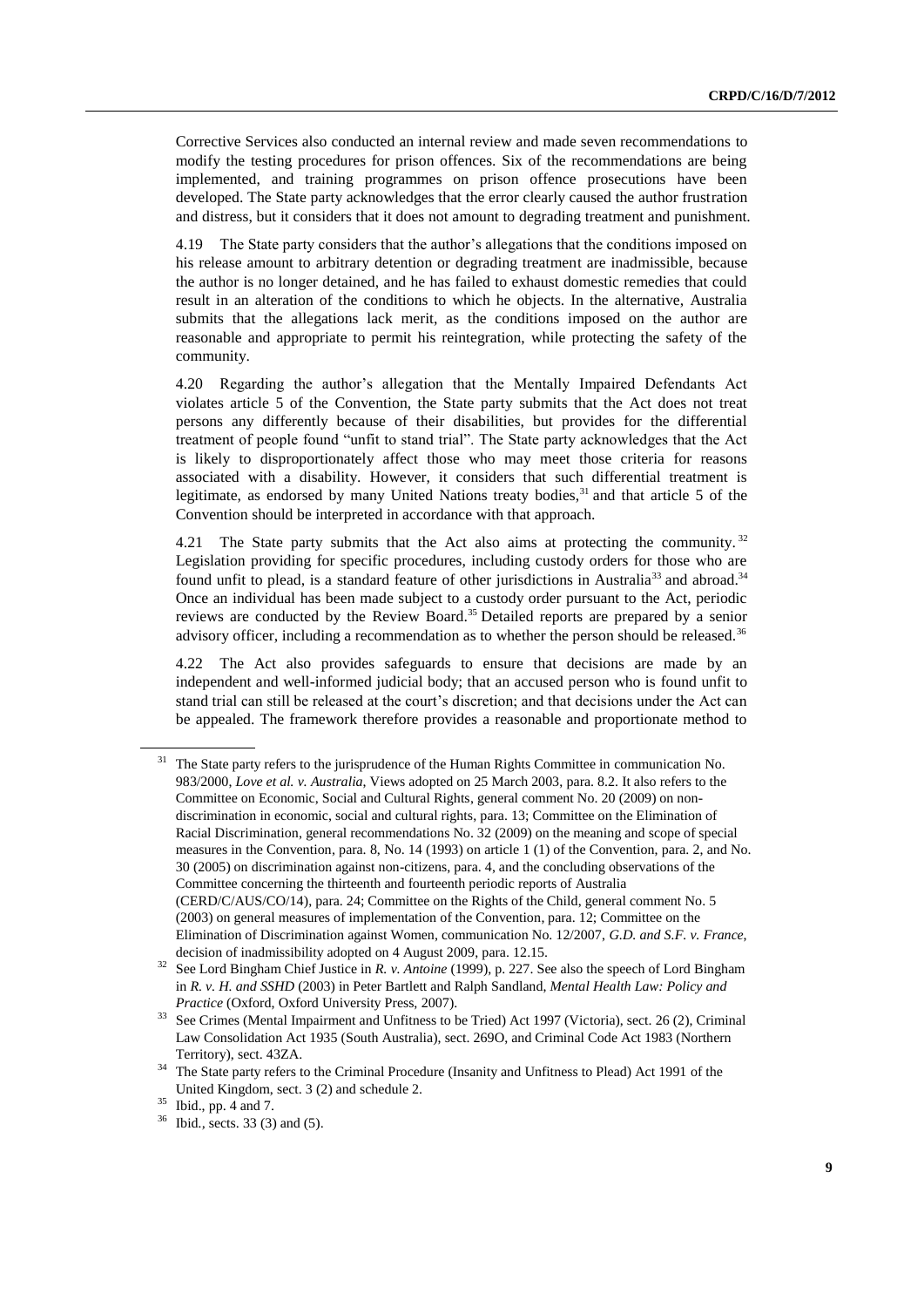achieve the Act's objectives relying on reasonable and objective criteria that are not linked to disability.

#### **Author's comments on the State party's observations**

5.1 On 25 June 2015, the author submitted additional information. He submits that he has been in civil detention for more than 13 years and remains subjected to restrictions and to deprivation of liberty.

5.2 The author rejects the State party's characterization of the temporal scope of the Committee's mandate. He refers to the jurisprudence of the Human Rights Committee, according to which "the Committee … cannot consider alleged violations of the Covenant which occurred before the entry into force of the Optional Protocol for the State party, unless the violations complained of continue after the entry into force of the Optional Protocol. A continuing violation is to be interpreted as an affirmation, after the entry into force of the Optional Protocol, by act or by clear implication, of the previous violations".<sup>37</sup> The author considers that the same interpretation should apply to his case.

5.3 The author considers that his detention is arbitrary because it is based on his disability, in violation of article 14 (1) (b). If he did not have a disability, he could not have been placed in indefinite detention. If acquitted, he would have been released from custody immediately and unconditionally.

5.4 The author submits that his detention is arbitrary because: (a) it is subject to the discretion of the Government, given that pursuant to sections 24 and 35 of the Mentally Impaired Defendants Act, once a custodial supervision order is made, the person is detained until released by an order of the Governor of Western Australia. The Governor exercises discretion in accordance with the recommendations of the Executive Council, which in turn acts on the advice of the Minister of Health; (b) it is unjust, given that the author has not been convicted for the offences with which he was charged and has not had the opportunity to properly test the evidence on which the charges were based; (c) it is disproportionate, given that if the author had been found guilty of the offences with which he was charged, he would have been sentenced to 2 to 3 years' imprisonment, after which he would have been released unconditionally; and (d) it is punitive, given that the author required and continues to require social support and assistance. However, his incarceration and his continuing civil detention do not reflect the "least invasive" or "least restrictive" ways of dealing with his needs.

5.5 The author submits that the conditions of his detention in Greenough Regional Prison were exactly the same as those of convicted prisoners, while he was supposed to be detained solely for the purpose of treatment, care and rehabilitation. That punitive perspective was also reflected in the intervention of the Review Board, which recommended to the Minister for Health that the author's detention continue for 9 years from the time the Court made him subject to a custodial supervision order on 11 March 2003, up to the time he was made subject to a conditional release order on 10 January 2012, regardless of the fact that the alleged victims of the offences had publicly withdrawn their initial statements against the author.

5.6 The author considers that according to the State party, his detention was temporary, pending the availability of a place in a specialized facility. No places became available and his prolonged incarceration with convicted persons was humiliating and degrading. The author notes that the Western Australian Government suspended its decision to build two so-called "disability justice centres". It instead built one such facility with the capacity to

<sup>37</sup> The State party refers to Human Rights Committee, communication No. 520/1992, *Könye and Könye v. Hungary*, decision of inadmissibility adopted on 7 April 1994, para. 6.4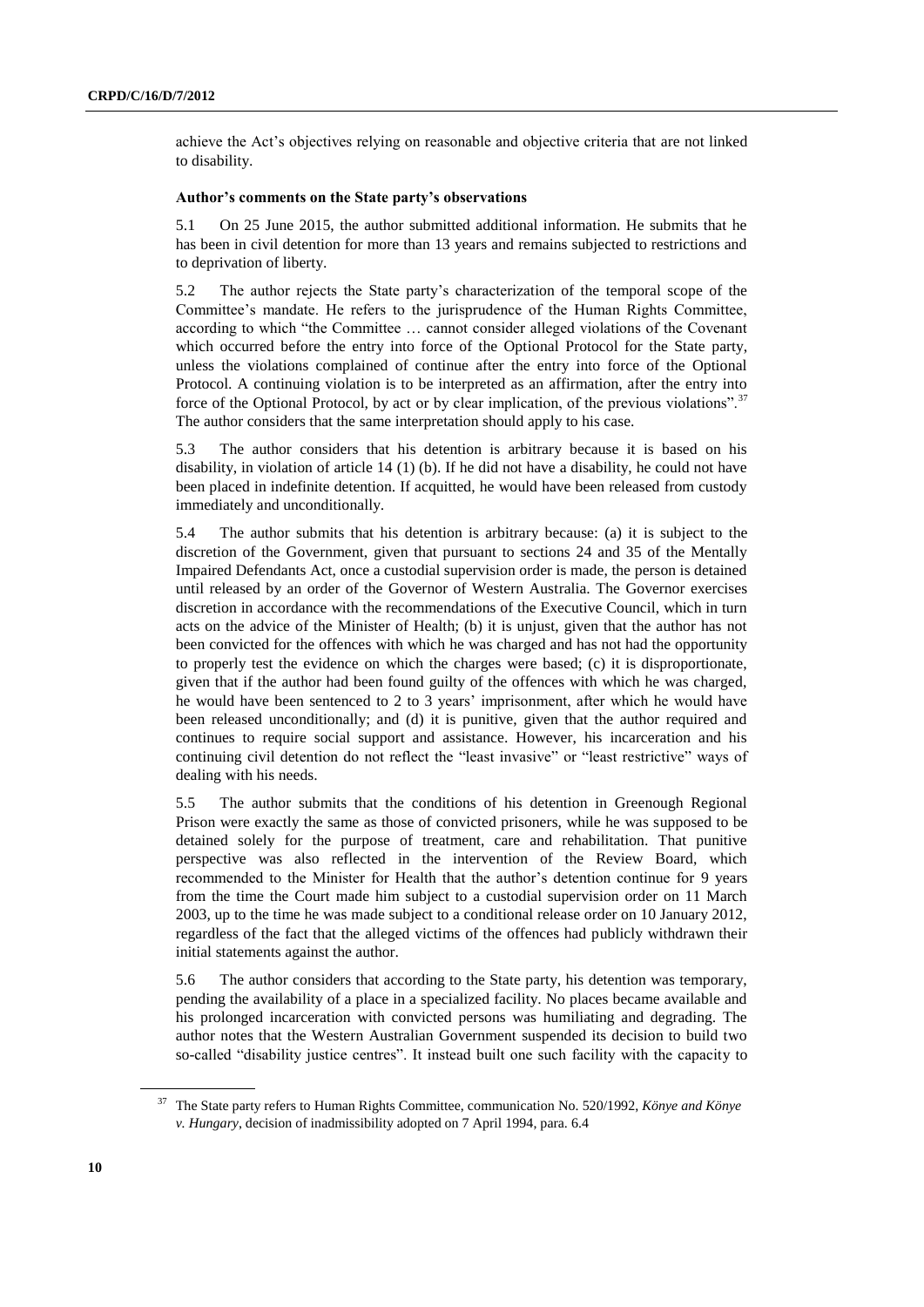incarcerate 10 people with a high level of security. The author fears that once the facility is operational, the Review Board will revoke his conditional order and detain him there.<sup>38</sup>

5.7 With respect to the State party's reference to the programmes available to support individuals with cognitive impairments in the criminal justice system, the author submits that no such programmes have been made available to him and that their existence is irrelevant to the human rights violations he alleges.

5.8 As regards the State party's contentions relating to the law reform, the author notes that the Mentally Impaired Defendants Act 1996 has not been reformed since he submitted his communication. He reiterates that the Act provides for treatment of persons with disabilities that is different from that of other accused persons on the basis of disability, and that his treatment never constituted legitimate differential treatment, but was in fact aggravated illegitimate detrimental treatment.

5.9 The author argues that the State party's submissions are based on the assumption that he committed the offences with which he was charged, which he did not. It could not be established that he presents a continuing danger to the public, but he has been stigmatized and dealt with as if he did.

5.10 With respect to the State party's contention that legislation similar to the Mentally Impaired Defendants Act exists in other jurisdictions, the author considers that that does not indicate that such legislation serves a legitimate purpose. Rather, it is one of the most serious and pervasive forms of violation of the rights of persons with disabilities and should be urgently reformed.

5.11 The author submits that following the quashing of his indictment, he applied to the District Court of Western Australia for the determination of his mental fitness. The application was heard by the Court on 4 November 2010 and rejected on 5 November 2010.<sup>39</sup> As to the State party's submission that the author could have appealed the District Court's decision to the Western Australian Court of Appeal, the author considers that that would have been futile; he would have needed to demonstrate that the District Court's decision was in error, while it was legally correct under the Mentally Impaired Defendants Act. As to a possible arguable claim for judicial review, it would have been limited to challenging the exercise of the Review Board's discretion to make recommendations to the Minister of Health or the Governor of Western Australia regarding his release. As they are not required to accept the Review Board's recommendations, any potential judicial review could not provide the author with an enforceable domestic remedy.

5.12 The author considers that the Mentally Impaired Defendants Act does not impose any obligation on the Court to contemplate the reasonable accommodations that could enable an accused person with an intellectual disability or mental illness to stand trial and receive a fair trial. The author considers that, owing to the failure to accord him fair guarantees as regards the offences with which he was charged in October 2002, he continues to be treated as if he had committed the offences, without giving him the capacity to challenge that assumption.

5.13 In relation to the risk of harm in prison, the author submits that the assaults he faced were serious. He was subjected to frequent acts of violence and abuse from other prisoners, apparently not recorded by prison authorities. Owing to their frequency, the offences made him more vulnerable; his disability prevented him from protecting himself and that situation amounted to inhuman and degrading treatment.

<sup>&</sup>lt;sup>38</sup> The author refers to the Review Board's letter to him dated 22 November 2011, which states that "the Board considers that placement in a declared place is a more appropriate accommodation option for you in view of your needs and considering the risk factors".

<sup>39</sup> See *The State of Western Australia v. Noble*, No. 2 (2010), District Court of Western Australia.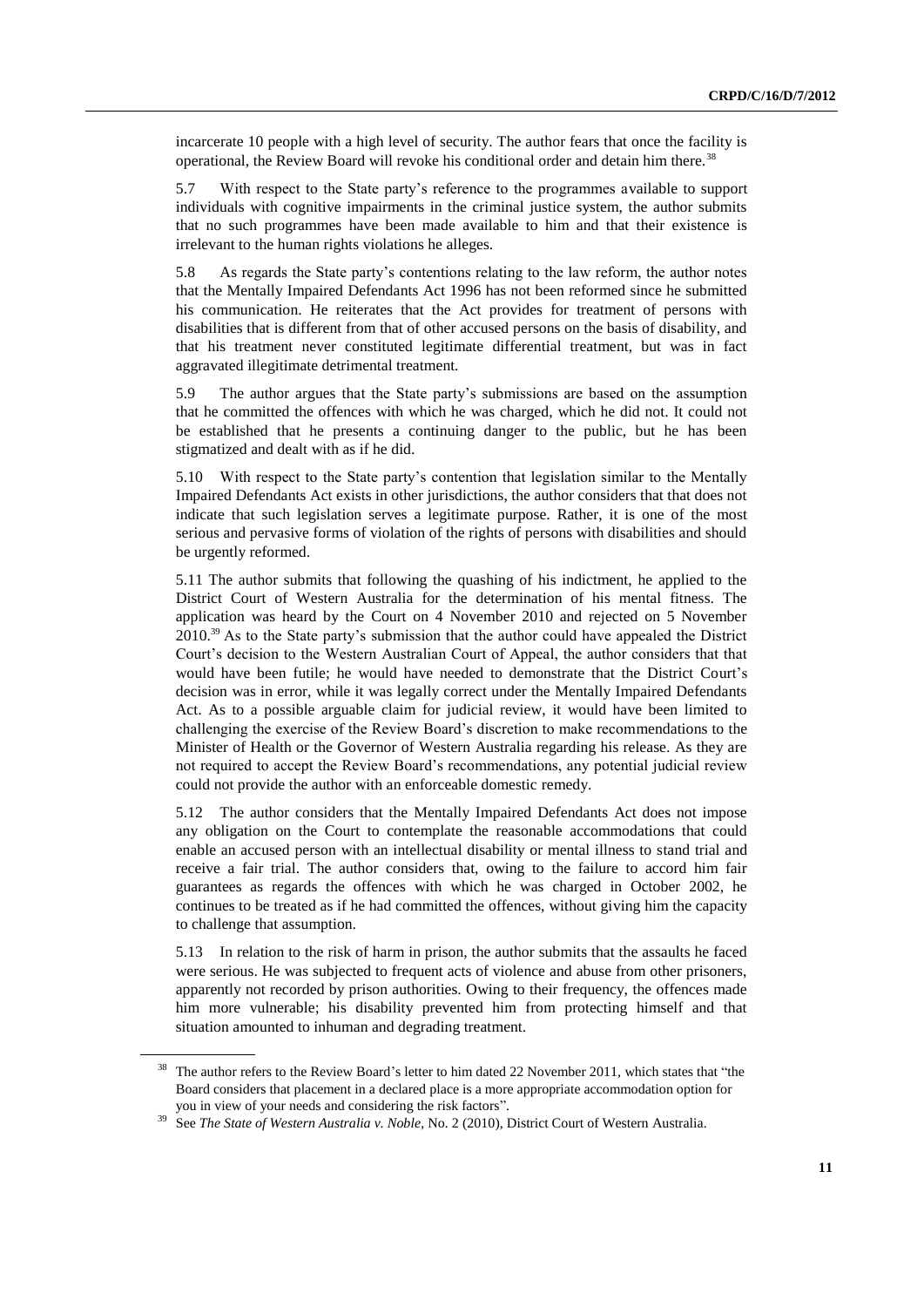5.14 The author considers that as a result of his wrongful conviction for an alleged use of drugs, he was confined to prison and deprived of leave for a period of six months. He was subsequently exonerated, but he received no apology or other remedy, and was instead referred to the Australian National Child Offender Register, which he considers particularly degrading and humiliating.

5.15 The author argues that at all times, he remained in custody, and that the conditions of his conditional release amount to a deprivation of liberty. Additionally, under section 37 of the Mentally Impaired Defendants Act, a new custodial supervision order with immediate effect could be imposed by the Review Board if it considered that the author had breached any of the conditions of his release, bypassing the usual legal processes applicable to persons without disabilities.

#### **State party's additional observations**

6.1 On 23 February 2016, the State party submitted additional observations on the author's comments, reiterating its view that the Committee's temporal mandate applies in respect of events occurring on or after 19 September 2009. The State party does not consider that the facts of the present communication constitute a continuing violation.<sup>40</sup>

6.2 The State party submits that the author has never been in civil detention since his release from custody on 10 January 2012, and that he has resided in the community since then. The author's conditional release order is subject to regular review by the Review Board, which has been satisfied with the author's compliance. The State party does not have any plans to cancel the author's release order or to place him in custody.

6.3 The State party indicates that in 2015, Western Australia opened a disability justice centre to provide additional detention options for persons with disabilities who have been found unfit to stand trial. On 30 November 2015, the Mental Health Act 2014 came into force. It introduced protections in relation to the use of involuntary treatment powers, and new rights for families and carers. The Western Australian Government has also concluded the review of the Mentally Impaired Defendants Act and intends to table the final report and recommendations in 2016.

### **B. Committee's consideration of admissibility and the merits**

#### **Consideration of admissibility**

7.1 Before considering any claim contained in a communication, the Committee must decide, in accordance with article 2 of the Optional Protocol and rule 65 of the Committee's rules of procedure, whether the case is admissible under the Optional Protocol.

7.2 The Committee has ascertained, as required under article 2 (c) of the Optional Protocol, that the same matter has not already been examined by the Committee or has been or is being examined under another procedure of international investigation or settlement.

7.3 The Committee notes that the State party submits four sets of arguments relating to the admissibility of the author's claims under articles 1 and 2 (e), (d) and (f) of the Optional Protocol, which it will examine separately.

7.4 Firstly, the Committee notes that according to the State party, the author's claims relating to the events occurring before the entry into force of the Optional Protocol should be held inadmissible *ratione temporis*. The Committee also notes the author's argument that

<sup>&</sup>lt;sup>40</sup> The State party refers to the jurisprudence of the Human Rights Committee in communication No. 2021/2010, *E.Z. v. Kazakhstan*, decision of inadmissibility adopted on 1 April 2015, para. 7.4.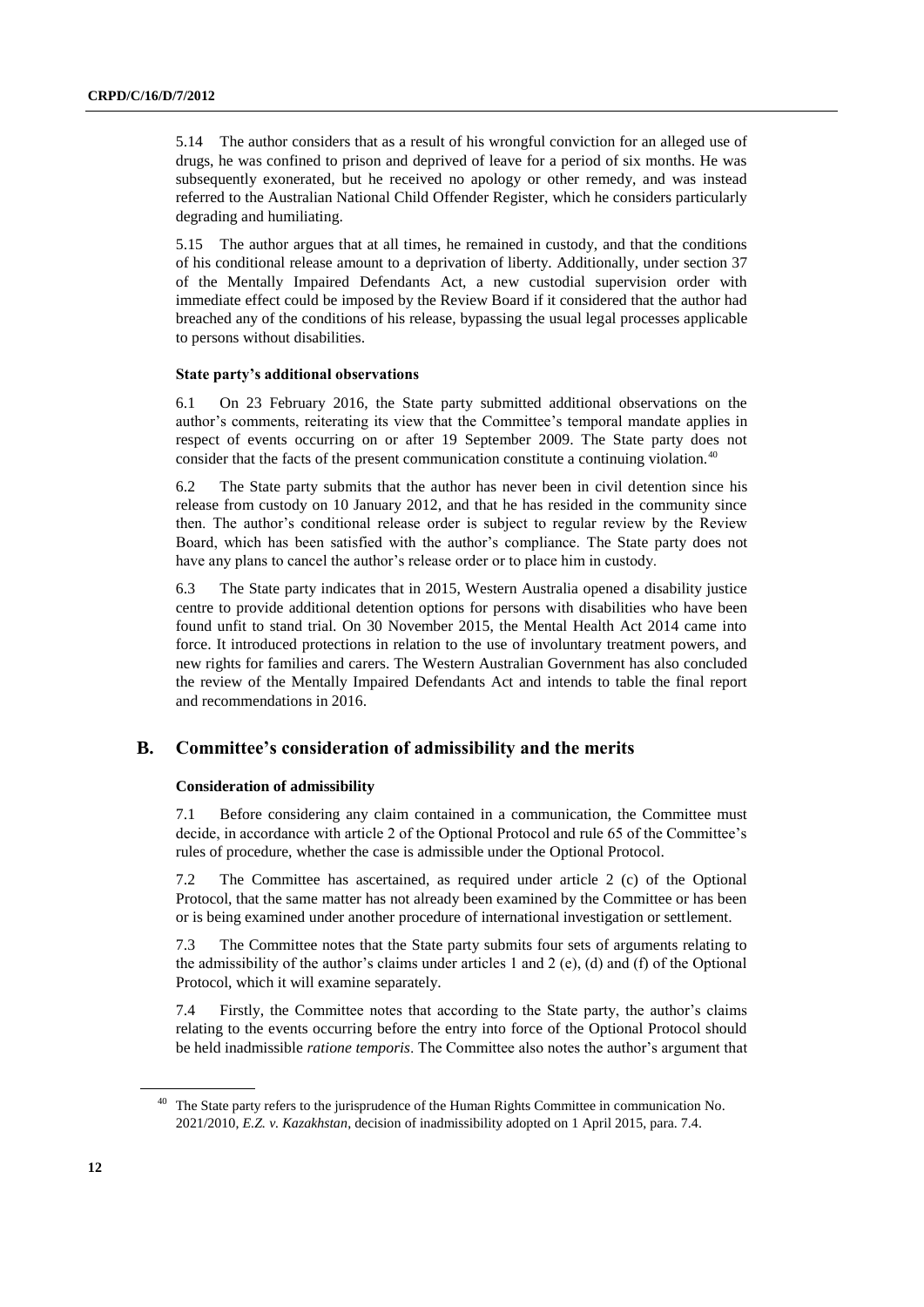some of the events that occurred before the entry into force of the Optional Protocol fall within the competence of the Committee insofar as they constitute a continuing violation. The Committee recalls that under article 2 (f) of the Optional Protocol, the Committee shall consider a communication inadmissible when "the facts that are the subject of the communication occurred prior to the entry into force of the Optional Protocol for the State party concerned unless those facts continued after that date". The Committee also recalls that a continuing violation is to be interpreted as an affirmation, after the entry into force of the Optional Protocol, by act or by clear implication, of the previous violations.<sup>41</sup>

7.5 In the present case, the Optional Protocol entered into force for the State party on 19 September 2009. The Committee notes that the author was first detained in October 2001 on charges of sexual assault. From 2002, the author was maintained in custody during the assessment of his intellectual impairment, which lasted until March 2003, when the District Court of Western Australia found that the author was unfit to plead and was made subject to a custody order. After that date and until January 2012, the author remained detained. The author's detention therefore clearly continued after the entry into force of the Optional Protocol for the State party, and the author's claim under article 14 (1) (b) is within the Committee's competence *ratione temporis*.

7.6 As regards the Committee's competence *ratione temporis* to examine the author's allegations under articles 12 and 13 in relation to the consequences of the declaration that the author was unfit to plead, the Committee notes that the District Court of Western Australia first adopted that decision in March 2003. The Committee also notes that the decision was reiterated de facto by the authorities of the State party, including through the decision of the District Court of Western Australia of 5 November 2010; while the Court dismissed the application of the author's legal representative for an order that he was fit to plead not on the merits, but on lacking jurisdiction, it left no option for the author to exercise his legal capacity before the courts. The author therefore continued to be deprived of the opportunity to plead not guilty and to have the evidence against him tested after the entry into force of the Optional Protocol for the State party. In view thereof, the Committee concludes that it is competent *ratione temporis* to consider this part of the communication.

7.7 Secondly, the Committee notes the State party's arguments relating to the lack of exhaustion of domestic remedies. In this regard, the Committee first notes that according to the State party, the author's allegations relating to the fact that he was not able to exercise his legal capacity (art. 12  $(2)$  and  $(3)$ ) and that he did not have access to justice (art. 13  $(1)$ ) should be considered inadmissible because the author could have appealed the District Court's decision of 5 November 2010 to the Western Australian Court of Appeal, but did not do so. The Committee also notes the author's argument that for his appeal to have any chance of success, he would have had to demonstrate that the District Court's decision was in error, while in fact it was adopted in compliance with the Mentally Impaired Defendants Act. The Committee recalls that domestic remedies need not be exhausted if they objectively have no prospect of success.<sup>42</sup> Taking into account the clear wording of the relevant sections of the Act, the Committee concludes that no additional effective remedies were available to the author and that his claims under articles 12 (2) and (3) and 13 (1) are admissible under article 2 (d) of the Optional Protocol.

7.8 The Committee then notes the State party's argument that the author's claim under article 14 (2) relating to his conditions of detention should be considered inadmissible insofar as he failed to exhaust domestic remedies that could have resulted in an alteration of the conditions to which he objects. The Committee also notes that the author does not

See *Könye and Könye v. Hungary*, para. 6.4.

<sup>42</sup> See Human Rights Committee, communication No. 941/2000, *Young v. Australia*, Views adopted on 6 August 2003, para. 9.4.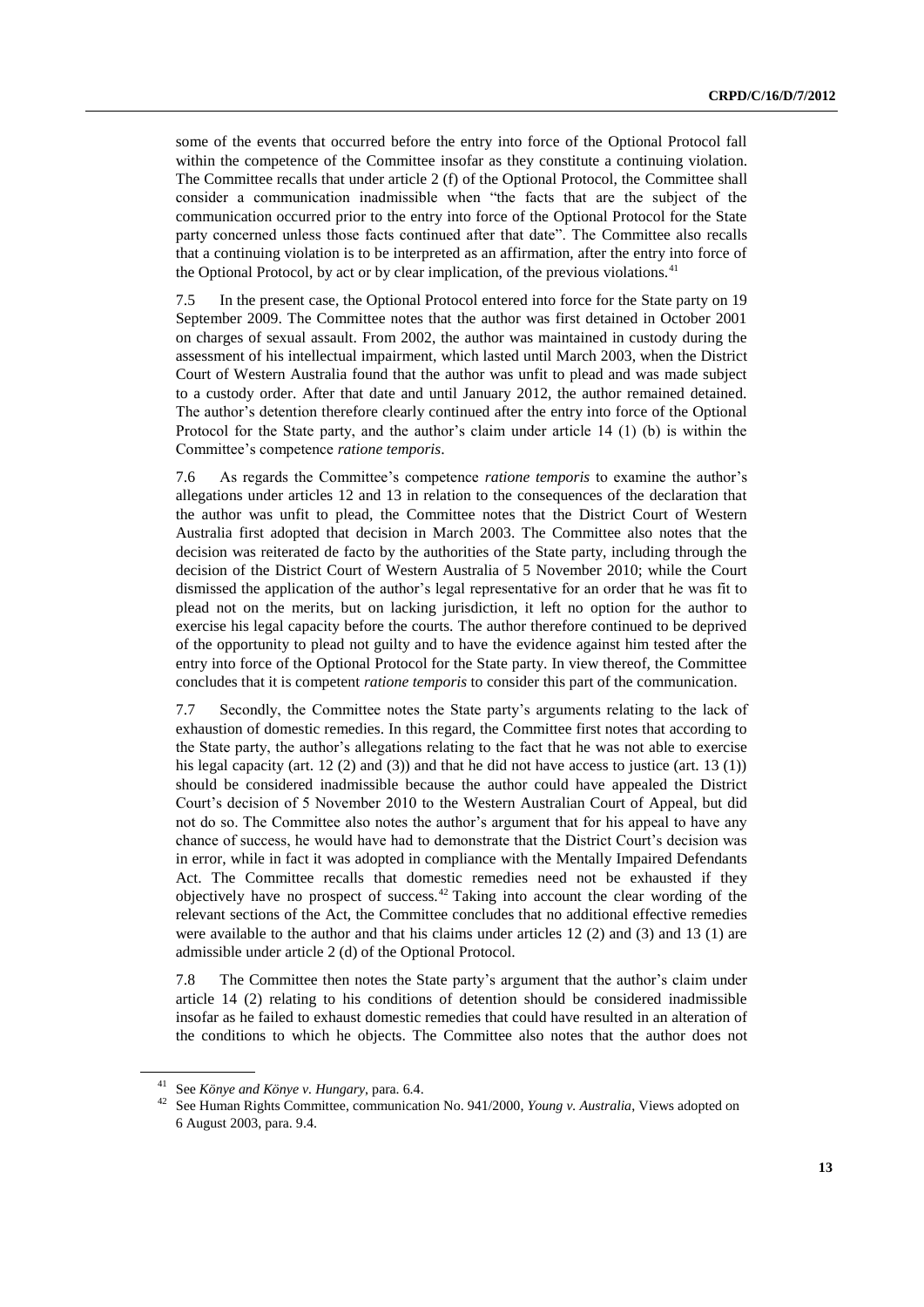contest this statement and that the information provided does not reflect that he submitted any complaint to the competent national jurisdictions in that regard. The Committee therefore concludes that this part of the author's communication is inadmissible under article 2 (f) of the Optional Protocol.

7.9 Thirdly, the Committee notes the State party's submission that part of the author's allegations should be considered inadmissible under article 1 of the Optional Protocol. In this regard, the Committee notes the State party's argument that the author's allegation according to which the Mentally Impaired Defendants Act violates article 5 of the Convention should be considered inadmissible because it relates to the general legal framework and should therefore be addressed by the Committee through a general comment or in its consideration of State parties' reports. The Committee recalls that an individual complaint may not contest a law or practice in theoretical terms by *actio popularis*. <sup>43</sup> However, in the present case, the Committee finds that the author has sufficiently substantiated the fact that the Act has had a direct impact on the enjoyment of his rights and therefore considers his claim under article 5 (1) of the Convention admissible.

7.10 Fourthly, the Committee notes the State party's argument that some of the author's allegations should be considered inadmissible for lack of substantiation and lack of merits under article 2 (e) of the Optional Protocol. In this regard, the Committee notes the State party's argument that the author's claim relating to the alleged violations of his rights under article 15 of the Convention are not substantiated. The Committee also notes the author's submission that while he was in prison, he was at significant risk of harm from other prisoners who subjected him to frequent acts of violence and abuse, that the assaults he faced were serious, and that because of their frequency, they made him more vulnerable and that his disability prevented him from protecting himself. The Committee further notes that, according to the author, these offences amounted to inhuman and degrading treatment, and apparently remained unrecorded by the prison authorities. In view thereof and taking into account the specific circumstances of the case, the Committee considers that the author sufficiently substantiated his allegations under article 15 for the purpose of admissibility and concludes that they are admissible under article 2 (e) of the Optional Protocol.

7.11 Accordingly, and in the absence of other obstacles to admissibility, the Committee declares the communication admissible as far as it concerns the author's claims under articles  $5(1)$  and  $(2)$ ,  $12(2)$  and  $(3)$ ,  $13(1)$ ,  $14(1)$  (b) and  $15$ . The Committee therefore proceeds to the consideration of these allegations on the merits.

#### **Consideration of the merits**

8.1 The Committee has considered the present communication in the light of all the information that it has received, in accordance with article 5 of the Optional Protocol and rule 73 (1) of the Committee's rules of procedure.

8.2 As regards the author's complaint under article 5 of the Convention, the Committee notes his submission that the Mentally Impaired Defendants Act is discriminatory as it applies only to persons with cognitive impairment, and provides for their indefinite detention without any finding of guilt when they are charged with criminal offences, while persons without cognitive impairments are protected from such treatment through the application of the rules of due process and fair trial. The Committee also notes that, according to the State party, the Act is not discriminatory, but provides for legitimate differential treatment of certain persons with disabilities, subject to safeguards to ensure that it is proportionate to its aims.

<sup>43</sup> See, for example, Human Rights Committee, communication No. 1746/2008, *Goyet v. France*, decision of admissibility adopted on 30 October 2008, para. 6.3.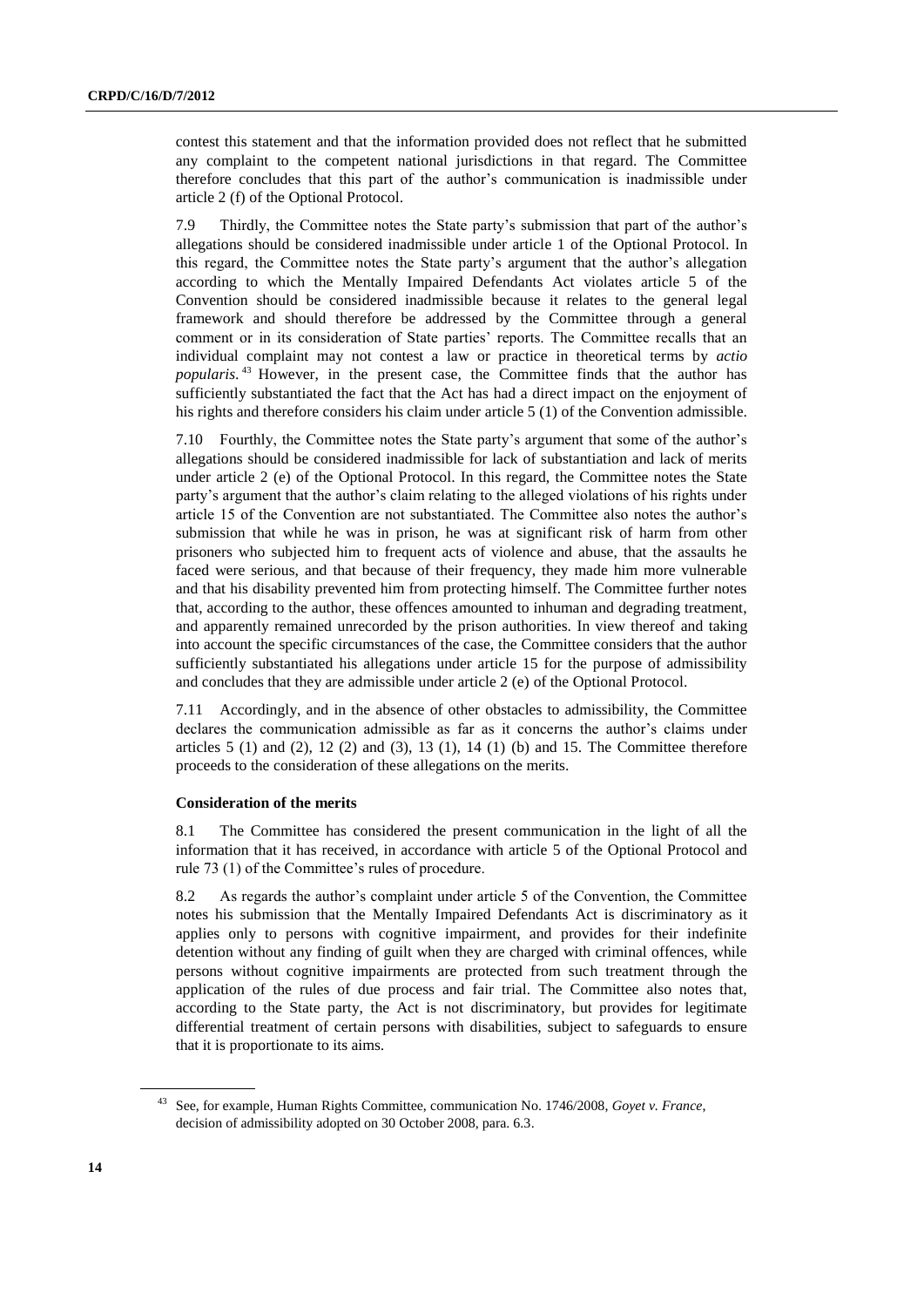8.3 The Committee recalls that under article 5 (1) and (2) of the Convention, States parties must ensure that all persons are equal before and under the law and are entitled without any discrimination to the equal protection and equal benefit of the law, and must take all appropriate steps to ensure that reasonable accommodation is provided to promote equality and eliminate discrimination. The Committee also recalls that discrimination can result from the discriminatory effect of a rule or measure that is not intended to discriminate, but that disproportionately affects persons with disabilities.<sup>44</sup> In the present case, the Committee notes that the Mentally Impaired Defendants Act is intended to address the situation of persons with psychosocial and intellectual impairments who are found unfit to stand trial on the basis of mental impairment. The issue before the Committee is therefore to assess whether the differential treatment provided under the Act is reasonable or whether it results in discriminatory treatment of persons with disabilities.

8.4 The Committee notes that under the Act, once the person is found unfit to plead, he or she can be maintained in custody for an unlimited period of time. He or she will be presumed to remain not mentally fit to stand trial until the contrary is found. In the meantime, the person has no possibility to exercise his or her legal capacity before the courts. In the present case, the author was charged in 2001 with sexual offences that were never proven. In March 2003, he was declared unfit to plead. A custody order was made and the author was detained at Greenough Regional Prison until 10 January 2012, when he was placed in an accommodation support service. The Committee notes that throughout the author's detention in prison, the whole judicial procedure focused on his mental capacity to stand trial without giving him any possibility to plead not guilty and to test the evidence against him. The Committee also notes that the State party did not provide the author with the support or accommodation he required to exercise his legal capacity, and did not analyse which measures could be adopted to do so. As a result of the application of the Act, the author's right to a fair trial was instead fully suspended, depriving him of the protection and equal benefit of the law. The Committee therefore considers that the Act resulted in discriminatory treatment of the author's case, in violation of article 5 (1) and (2) of the Convention.

8.5 As regards the author's allegations under articles 12 (2) and (3) and 13 (1) of the Convention, the Committee notes the author's submission that the decision that he was unfit to plead deprived him of the possibility to exercise his legal capacity to plead not guilty and to test the evidence against him, thereby amounting to a violation of article 12 (2) and (3) of the Convention. The Committee recalls that under article 12 (2), States parties have the obligation to recognize that persons with disabilities enjoy legal capacity on an equal basis with others in all aspects of life. Under article 12 (3), States parties have the obligation to provide access to the support that persons with disabilities may require to exercise their legal capacity. The Committee also recalls that under article 13 (1), States parties must ensure effective access to justice for persons with disabilities on an equal basis with others, including through the provision of procedural and age-appropriate accommodations.

8.6 In the present case, the decision that the author was unfit to plead because of his intellectual and mental disability resulted in a denial of his right to exercise his legal capacity to plead not guilty and to test the evidence against him. Furthermore, no adequate form of support was provided by the State party's authorities to enable him to stand trial and plead not guilty, despite his clear intention to do so. He therefore never had the opportunity to have the criminal charges against him determined and his status as an alleged sexual offender potentially cleared. The Committee considers that while States parties have a certain margin of appreciation to determine the procedural arrangements to

<sup>44</sup> See communication No. 10/2013, *S.C. v. Brazil*, decision of inadmissibility adopted on 2 October 2014, para. 6.4.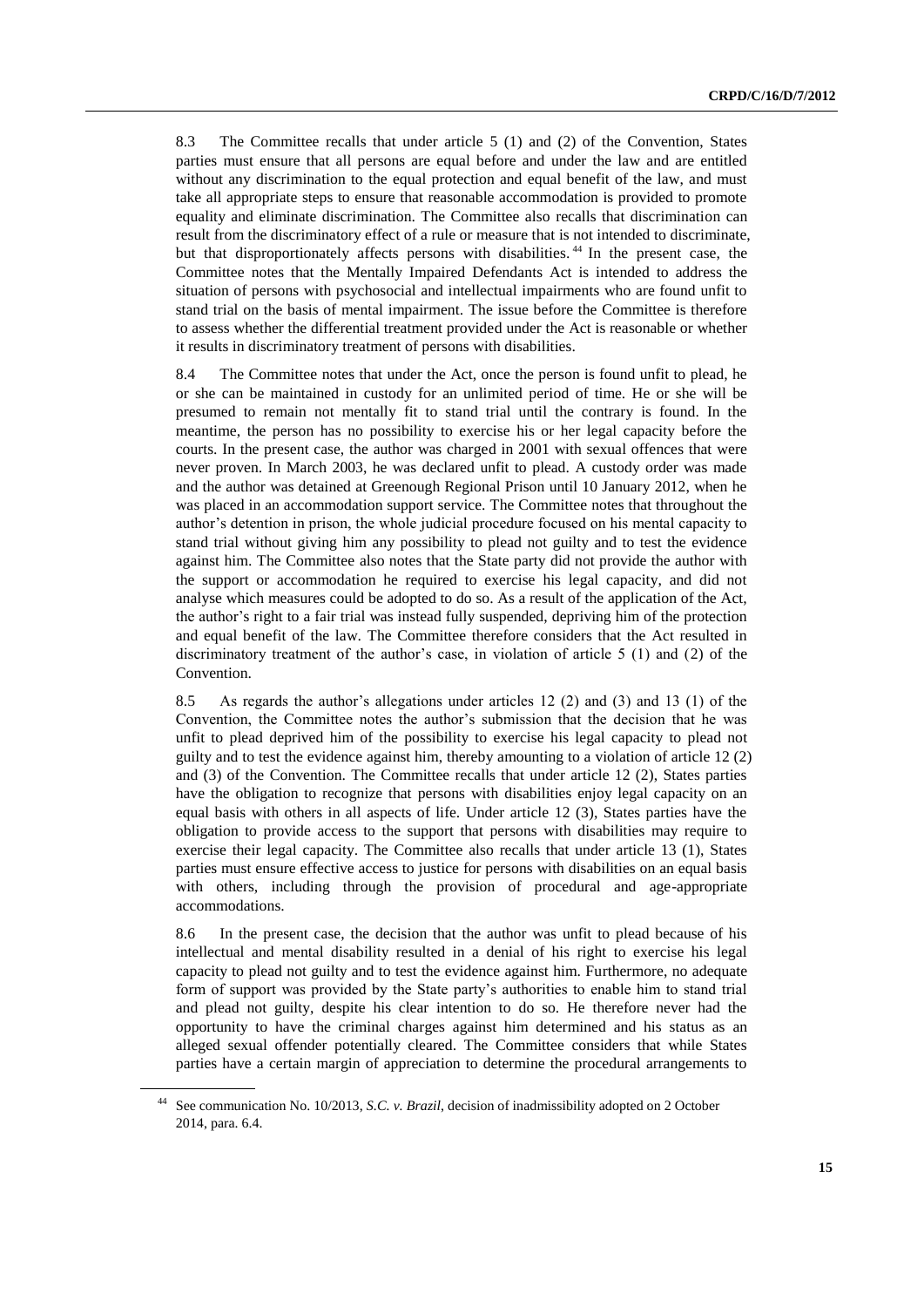enable persons with disabilities to exercise their legal capacity, $45$  the relevant rights of the person concerned must be respected. That did not happen in the author's case, as he had no possibility and was not provided with adequate support or accommodation to exercise his rights to access to justice and a fair trial. In view thereof, the Committee considers that the situation under review amounts to a violation of the author's rights under articles 12 (2) and (3) and 13 (1) of the Convention.

8.7 As to the author's allegations relating to his detention, the Committee reaffirms that liberty and security of the person is one of the most precious rights to which everyone is entitled. In particular, all persons with disabilities, and especially persons with intellectual and psychosocial disabilities, are entitled to liberty pursuant to article 14 of the Convention.<sup>46</sup> In the present case, the Committee notes that, following the decision of the District Court of Western Australia of March 2003 according to which the author was declared unfit to plead, he was detained in prison without having been convicted of any offence, and after all the charges against him were quashed in application of the Mentally Impaired Defendants Act. The Committee also notes the State party's submission that the competent authorities adopted that decision because of the lack of available alternatives and support services, even though they considered that prison "was not the appropriate environment for the author" (see para. 4.5 above). The author's detention was therefore decided on the basis of the assessment by the State party's authorities of potential consequences of his intellectual disability, in the absence of any criminal conviction, thereby converting his disability into the core cause of his detention. The Committee therefore considers that the author's detention amounted to a violation of article 14 (1) (b) of the Convention according to which "the existence of a disability shall in no case justify a deprivation of liberty".

8.8 The Committee notes that the author was released from prison into an accommodation support service on 10 January 2012 under 10 conditions. Without entering into a detailed analysis of the conditions, the Committee considers that, as they were decided as a direct consequence of the detention of the author, which is found to be in violation of the Convention, the conditions also amount to a violation of article 14 (1) (b).

8.9 As regards the author's allegations under article 15 of the Convention, the Committee recalls that, at the time of the events that gave rise to the present communication, the author was detained in custody. In such a situation, the Committee emphasizes that States parties are in a special position to safeguard the rights of persons deprived of their liberty owing to the extent of the control that they exercise over those persons, $47$  including to prevent any form of treatment contrary to article 15 of the Convention and to safeguard the rights established under the Convention. In this context, State party authorities must pay special attention to the particular needs and possible vulnerability of the person concerned, including because of his or her disability. In the present case, the Committee notes the author's allegations that he was subjected to frequent acts of violence and abuse, that his disability prevented him from protecting himself against such acts, and that the State party authorities did not take any measures to sanction or prevent them or to protect the author therefrom. Additionally, the Committee notes that the author was detained for more than 13 years, without having any indication as to the duration of his detention. His detention was deemed indefinite in so far as, in compliance with section 10 of the Mentally Impaired

<sup>45</sup> See communication No. 5/2011, *Jungelin v. Sweden*, Views adopted on 2 October 2014, para. 10.5.

See the Committee's guidelines on article 14 of the Convention on the right to liberty and security of persons with disabilities, adopted during its fourteenth session (2015), para. 3.

<sup>47</sup> See Committee against Torture, communication No. 456/2011, *Guerrero Larez v. Bolivarian Republic of Venezuela*, decision adopted on 15 May 2015, para. 6.4; Committee on Enforced Disappearances, communication No. 1/2013, *Yrusta v. Argentina*, Views adopted on 11 March 2016, para. 10.5.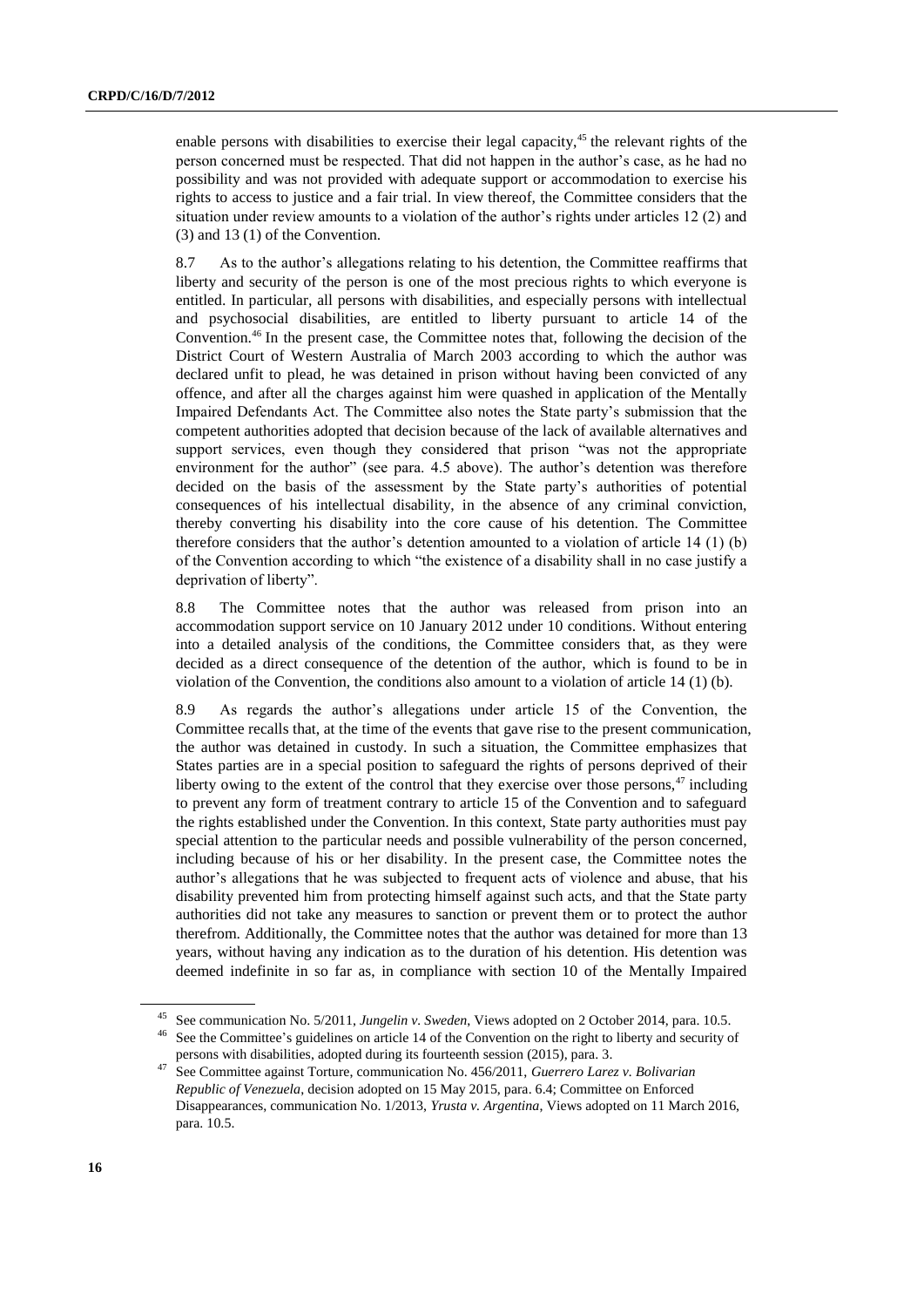Defendants Act, "an accused found under this part to be not mentally fit to stand trial is presumed to remain not mentally fit until the contrary is found". Taking into account the irreparable psychological effects that indefinite detention may have on the detained person, the Committee considers that the indefinite detention to which he was subjected amounts to inhuman and degrading treatment.<sup>48</sup> The Committee therefore considers that the indefinite character of the author's detention and the repeated acts of violence to which he was subjected during his detention amount to a violation of article 15 of the Convention by the State party.

8.10 In the light of the above, the Committee concludes that the State party has failed to fulfil its obligations under articles  $5(1)$  and  $(2)$ ,  $12(2)$  and  $(3)$ ,  $13(1)$ ,  $14(1)$  (b) and  $15$  of the Convention.

#### **C. Conclusion and recommendations**

9. The Committee, acting under article 5 of the Optional Protocol, is of the view that the State party has failed to fulfil its obligations under articles  $5(1)$  and  $(2)$ ,  $12(2)$  and  $(3)$ , 13 (1), 14 (1) (b) and 15 of the Convention. The Committee therefore makes the following recommendations to the State party:

(a) Concerning the author, the State party is under an obligation to:

(i) Provide him with an effective remedy, including reimbursement of any legal costs incurred by him, together with compensation;

(ii) Revoke immediately the 10 conditions of the author's release order, replacing them with all necessary support measures for his inclusion in the community;

(iii) Publish the present Views and circulate them widely in accessible formats so that they are available to all sectors of the population;

(b) In general, the State party is under an obligation to take measures to prevent similar violations in the future. In this regard, the Committee refers to the recommendations contained in its concluding observations (CRPD/C/AUS/CO/1, para. 32) and requires the State party to:

(i) Adopt the necessary amendments of the Mentally Impaired Defendants Act (Western Australia) and all equivalent or related federal and state legislation, in close consultation with persons with disabilities and their representative organizations, ensuring its compliance with the principles of the Convention and with the Committee's guidelines on article 14 of the Convention;

(ii) Ensure that adequate support and accommodation measures are provided to persons with mental and intellectual disabilities to enable them to exercise their legal capacity before the courts whenever necessary;

(iii) Ensure that appropriate and regular training on the scope of the Convention and its Optional Protocol, including on the exercise of legal capacity by persons with intellectual and mental disabilities, is provided to staff of the Review Board, members of the Law Reform Commission and Parliament, judicial officers and staff involved in facilitating the work of the judiciary.

<sup>48</sup> See Alfred de Zayas, "Human rights and indefinite detention", *International Review of the Red Cross*, vol. 87, No. 857 (March 2005), pp. 19-20.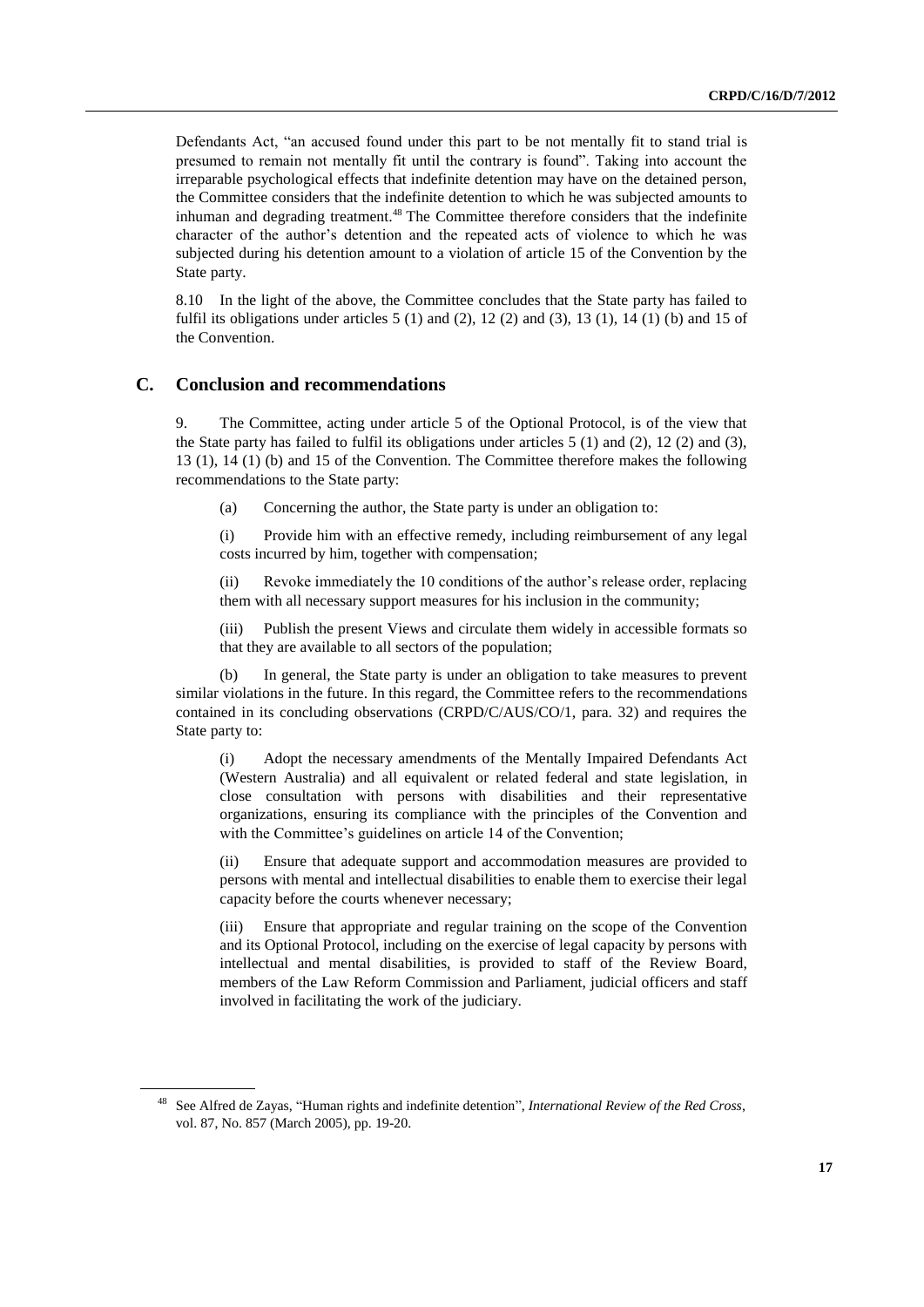10. In accordance with article 5 of the Optional Protocol and rule 75 of the Committee's rules of procedure, the State party should submit to the Committee within six months a written response, including information on any action taken in the light of the present Views and recommendations of the Committee.